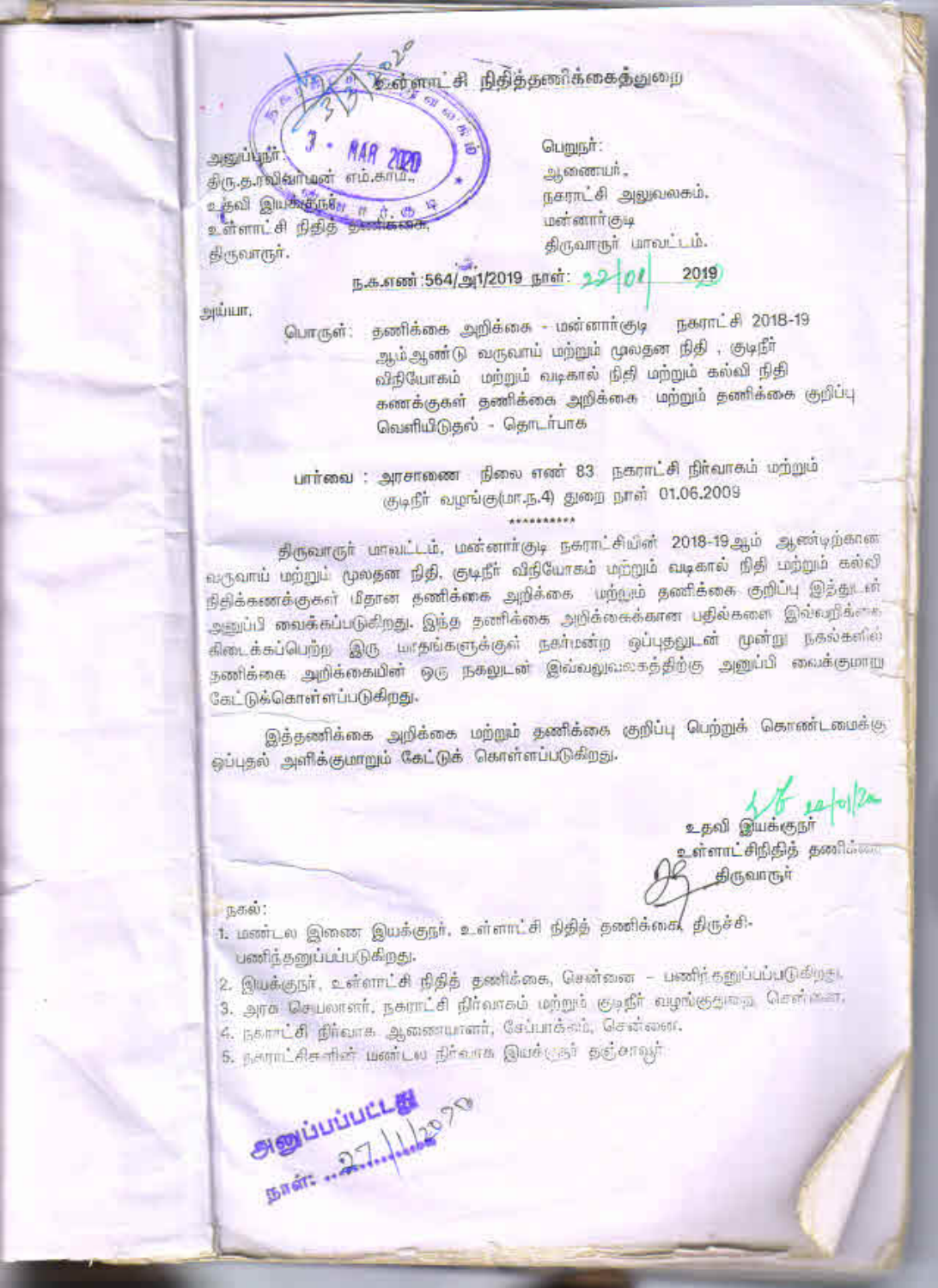### MANNARGUDI MUNICIPALITY

|                           | <b>MANNARGUDI MUNICIPALITY</b>             |              |               |
|---------------------------|--------------------------------------------|--------------|---------------|
|                           | <b>Trial Balance as on 31st March 2019</b> | $RF- A/c$    |               |
| <b>NEW</b><br><b>CODE</b> | <b>ACCOUNT HEAD</b>                        | <b>DEBIT</b> | <b>CREDIT</b> |
| 1100101                   | <b>PROPERTY TAX-RESIDENTIAL</b>            |              | 11406237.14   |
| 1100102                   | PROPERTY TAX - COMMERCIAL                  |              | 8191120.39    |
| 1100103                   | <b>PROPERTY TAX - INDUSTRIAL</b>           |              | 1249.64       |
| 1100104                   | <b>PROPERTY TAX - VLT</b>                  |              | 399655.18     |
| 1405010                   | <b>SWM USER CHARGES</b>                    |              | 10387920.00   |
| 1101001                   | <b>PROFESSION TAX</b>                      |              | 4285391.00    |
| 1401101                   | <b>TRADE LICENCE FEES</b>                  |              | 6650.00       |
| 1401103                   | <b>BUILDING LICENCE FEES</b>               |              | 1182427.00    |
| 1401501                   | <b>ENCROACHMENT FEES</b>                   |              | 3640.00       |
| 1301003                   | <b>MARKET FEES - DAILY MARKET</b>          |              | 880454.00     |
| 1301004                   | <b>MARKET FEES - WEEKLY MARKET</b>         |              | 451550.00     |
| 1301006                   | <b>DEPARTMENT COLLECTION</b>               |              | 519150.00     |
| 1301006                   | <b>BUS BAYS &amp; OTHER RECEIPTS</b>       |              | 3251865.00    |
| 1401104                   | <b>FEES FOR SLAUGHTER HOUSES</b>           |              | 110000.00     |
| 1301007                   | <b>CART STAND/LORRY STAND/TAXI STAND</b>   |              | 763300.00     |
| 1404002                   | <b>SURVEY FEES</b>                         |              | 34720.00      |
| 1401201                   | <b>FEES FOR FISHERY RIGHTS</b>             |              | 710750.00     |
| 1301001                   | <b>RENT ON SHOPPING COMPLEX</b>            |              | 6113492.00    |
| 1302001                   | <b>RENT ON BUILDINGS</b>                   |              | 134626.00     |
| 1308005                   | <b>FEES ON PAY &amp; USE TOILETS</b>       |              | 1246095.00    |
| 1401401                   | <b>ROAD FORMATION CHARGES</b>              |              | 13980.00      |
| 1808001                   | <b>OTHER INCOME</b>                        |              | 1201930.00    |
| 1401001                   | <b>CONTRACTOR LICENSED FEES</b>            |              | 11500.00      |
| 1401403                   | <b>OTHER DEVELOPMENT CHARGES</b>           |              | 85913.00      |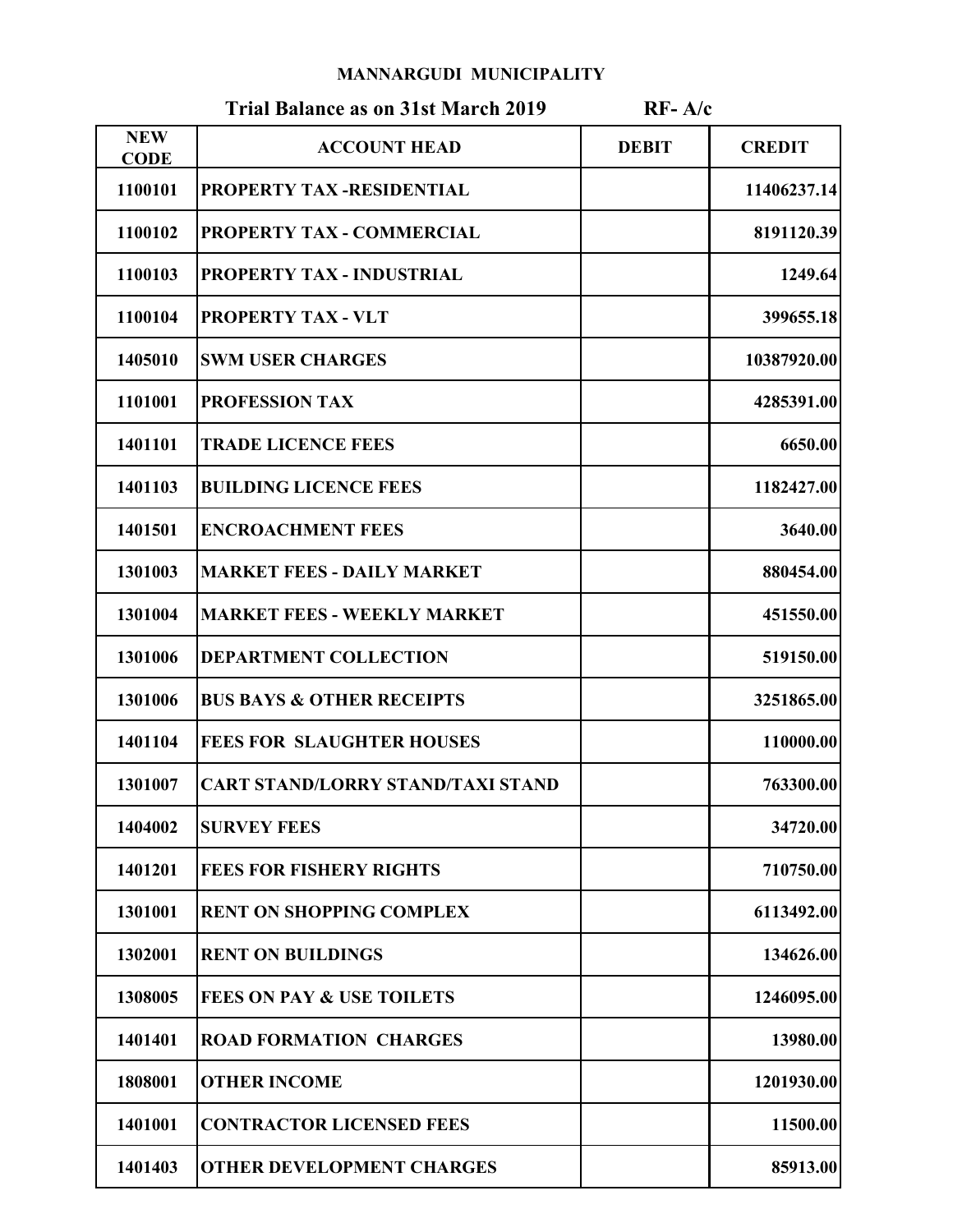| 1401502 | <b>DEMOLIATION CHARGES</b>                          | 80.00       |
|---------|-----------------------------------------------------|-------------|
| 1402001 | PENATLY CHARGES FOR DISHONOURED<br><b>CHEQUES</b>   | 1710.00     |
| 1402002 | <b>MAGISTERIAL FINES</b>                            | 16000.00    |
| 1402004 | <b>OTHER PENALTIES</b>                              | 396450.00   |
| 1201001 | <b>DUTY ON TRANSFER OF PROPERTY</b>                 | 2891993.00  |
| 1201002 | <b>ENTERTAINMENT TAX</b>                            | 421539.00   |
| 1601007 | <b>GRANTS FOR - 14TH FINANCE GRANT</b>              | 26127263.00 |
| 1808003 | <b>GRANTS FOR -SBM GRANT</b>                        | 5795900.00  |
| 1808003 | <b>GRANTS FO CSR FUND</b>                           | 307000.00   |
| 1404004 | <b>CONTRACTOR LICENSED FEES</b>                     | 6300.00     |
| 1404005 | <b>PARKING FEES</b>                                 | 50.00       |
| 1405009 | <b>OTHER USER CHARGES</b>                           | 25550.00    |
| 1601004 | <b>DEVELOUTION FUND (SFC)</b>                       | 76088376.00 |
| 1401301 | <b>COPY APPLICATION FEES</b>                        | 57627.00    |
| 1401302 | <b>BIRTH &amp; DEATH CERTIFICATE FEES</b>           | 843700.00   |
| 1407017 | PROPERTY TAX NAME CHARGES                           | 68900.00    |
| 1407020 |                                                     | 250.00      |
| 1501003 | <b>SEWARAGE FARM</b>                                | 170000.00   |
| 1501002 | <b>SALE OF COMPOST</b>                              | 6100.00     |
| 1501003 | AMMA UNAVAGAM FOOD SALE                             | 1272310.00  |
| 1405001 | RECEIPTS FOR HOSPITAL & KALYANA<br><b>MANDAPAMS</b> | 274700.00   |
| 1408003 | <b>MISCELLANEOUS RECOVERIES</b>                     | 2180.00     |
| 1803001 | <b>SALE OF OTHERS</b>                               | 250.00      |
| 1804001 | <b>RECOVERIES FROM EMPLOYEES</b>                    | 1553.00     |
| 1701001 | <b>INTEREST ON INVESTMENTS</b>                      | 1155968.00  |
| 1711001 | <b>INTEREST FROM BANK</b>                           | 1654505.71  |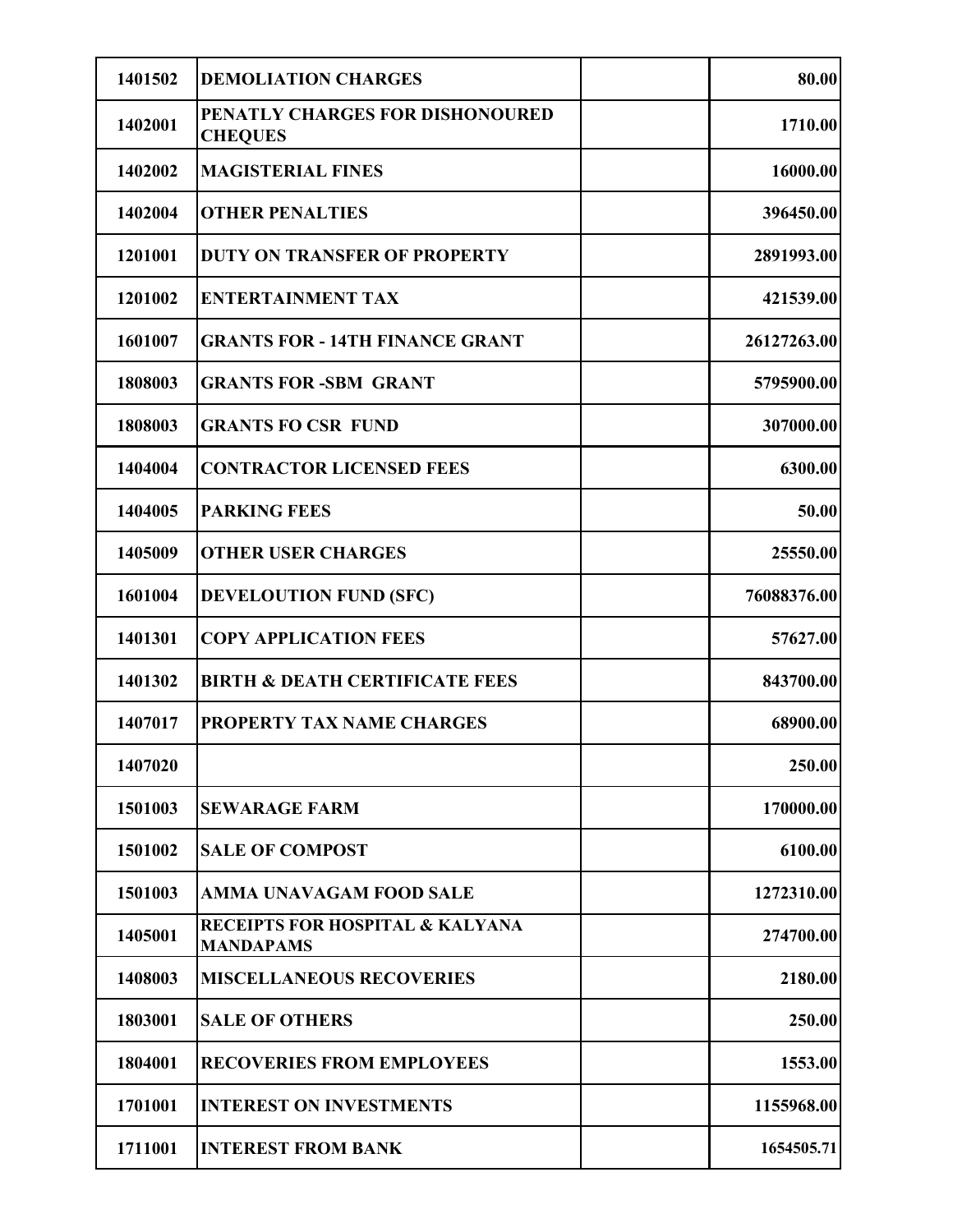| 1407008 | <b>INCOME FROM ROAD MARGINS</b>         |             | 164000.00 |
|---------|-----------------------------------------|-------------|-----------|
| 1405006 | <b>SEPTIC TANK CLEANING CHARGES</b>     |             | 630689.00 |
| 2804001 | <b>SWM-USER CHARGES</b>                 |             | 553716.00 |
| 2101001 | PAY INCLUDING PERSONAL PAY              | 45126457.00 |           |
| 2101004 | <b>DEARNESS ALLOWANCE</b>               | 6276739.00  |           |
| 2101005 | <b>H.R.A.</b>                           | 2370814.00  |           |
| 2101006 | <b>CCA</b>                              | 34280.00    |           |
| 2102019 | <b>CONVEYANCE ALLOWANCE</b>             | 137914.00   |           |
| 2101007 | <b>MEDICAL ALLOWANCE</b>                | 435062.00   |           |
| 2101008 | <b>OTHER ALLOWANCES</b>                 | 292857.00   |           |
| 2101009 | <b>WAGES</b>                            | 406018.00   |           |
| 2101011 | <b>EX-GRATIA BONUS</b>                  | 414000.00   |           |
| 2203001 | <b>TRAVEL EXPENSES</b>                  | 278633.00   |           |
| 2102004 | <b>SUPPLY OF UNIFORMS</b>               | 206912.00   |           |
| 2201201 | <b>TELEPHONE CHARGES</b>                | 279151.00   |           |
| 2204001 | <b>VEHICLE INSURANCE</b>                | 265844.00   |           |
| 2305301 | <b>LIGHT VEHICLES - MAINTENANCE</b>     | 165603.00   |           |
| 2305302 | <b>HEAVY VEHICLES - MAINTENANCE</b>     | 3693559.00  |           |
| 2205104 | <b>LEGAL EXPENSES</b>                   | 15000.00    |           |
| 2202101 | <b>STATIONERY &amp; PRINTING</b>        | 923514.00   |           |
| 2206001 | <b>ADVERTISEMENT CHARGES</b>            | 862823.00   |           |
| 2208003 | <b>OTHER EXPENSES</b>                   | 5329899.00  |           |
| 2701001 | PROVISION FOR DOUBT COLLECTION<br>4039) | 4314202.32  |           |
| 2407001 | <b>BANK CHARGES</b>                     | 1933.46     |           |
| 2103006 | PENSION CONTIBUTION (SFC DED 2018-19)   | 30621972.00 |           |
| 2102014 | <b>GR.INSURANCE. MGMT.CONTRIBUTION</b>  | 259380.00   |           |
|         |                                         |             |           |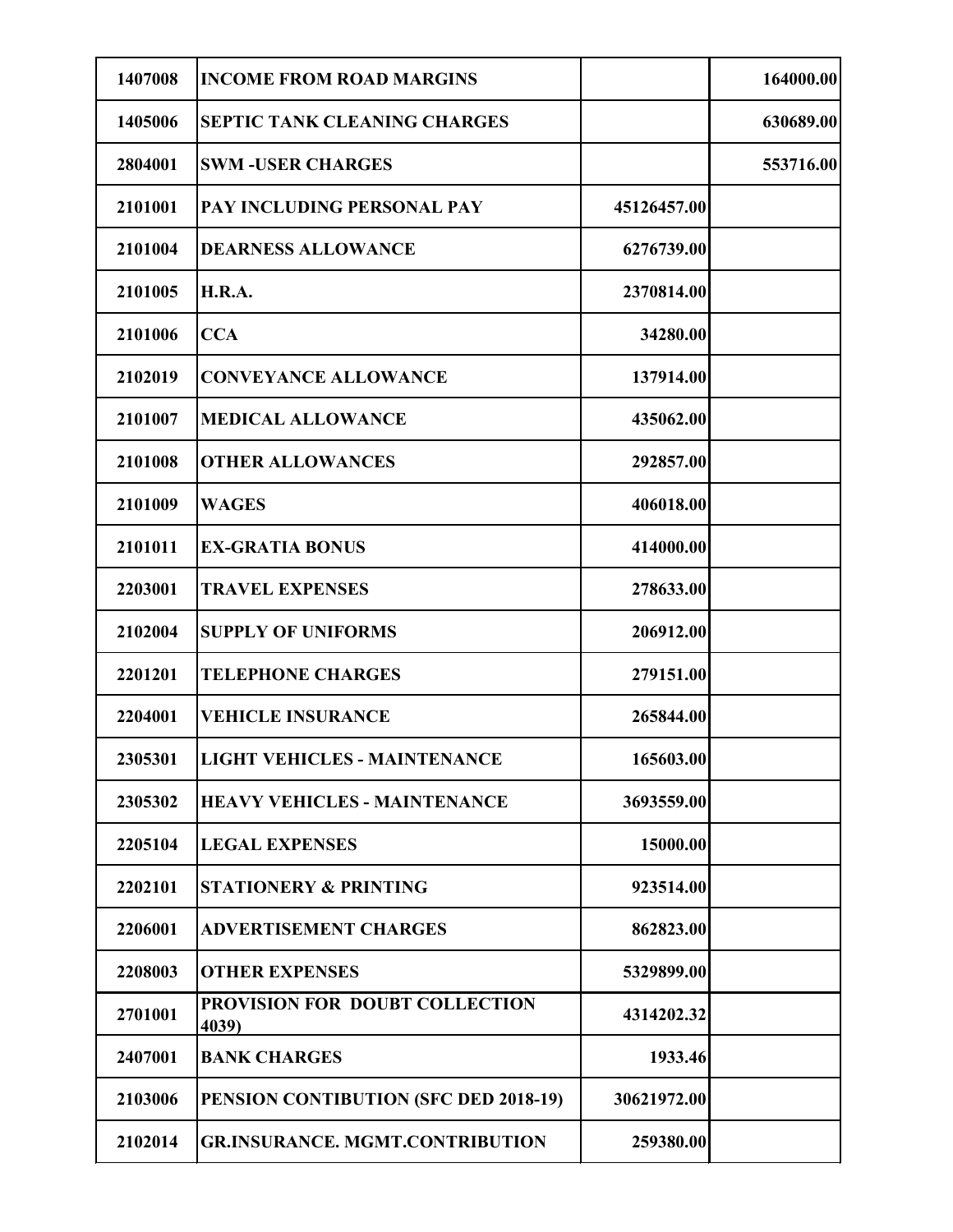| 2205001 | <b>AUDIT FEES -2018.19</b>                                     | 129501.00   |  |
|---------|----------------------------------------------------------------|-------------|--|
| 2722001 | <b>DEPRECIATION</b>                                            | 32148334.00 |  |
| 2103005 | <b>CONTRIBUTION TO MPL.EMP.CPS</b>                             | 669810.00   |  |
| 2804002 | <b>PRIOR YEAR EXPENDITURE</b>                                  | 2666504.00  |  |
| 2201203 | POSTAGE AND TELEGRAM AND FAX<br><b>MAZAZIENES</b>              | 8000.00     |  |
| 2201101 | <b>ELEC. CONSUMPTION CHARGES FOR</b><br><b>OFFICE BLDG.</b>    | 1148000.00  |  |
| 2102006 | <b>TRAINING PROGRAMME EXPENSES</b>                             | 6000.00     |  |
| 2603001 | <b>SUBSIDS</b>                                                 | 738000.00   |  |
| 2602004 | <b>TNIUS</b>                                                   | 5100.00     |  |
| 2308014 | <b>NATURAL CALAMITIES</b>                                      | 100700.00   |  |
| 2308019 | AMMA UNAVAGAM FOOD EXP                                         | 2617015.00  |  |
| 2308013 | <b>ANIMAL -BIRTH CONTROL EXP</b>                               | 252000.00   |  |
| 2501001 | <b>ELECTION EXPENSES</b>                                       | 558945.00   |  |
| 2305001 | <b>REPAIR &amp; MAINTENANCE ROAD &amp;</b><br><b>PAVEMENTS</b> | 435544.00   |  |
| 2305101 | <b>MAINTENANCE EXPENSES FOR GARDENS</b>                        | 335000.00   |  |
| 2301003 | POWER CHARGES FOR STREET LIGHTS                                | 2603649.00  |  |
| 2305007 | MAINTENANCE EXPENSES FOR ST., LIGHTS                           | 7293848.00  |  |
| 2308009 | <b>GARBAGE CLEARANCE</b>                                       | 186450.00   |  |
| 2305104 | SANITARY / CONSERVANCY EXP.,                                   | 9546943.00  |  |
| 2303005 | <b>EXPENSES ON SANITARY MATERIALS</b>                          | 1085668.00  |  |
| 2308021 | <b>ANTI-FILARIA-OPERATIONS</b>                                 | 1316822.00  |  |
| 4301001 | SPECIFIC STOCK ACCOUNT-ELECTRICAL<br><b>GOODS</b>              | 185672.00   |  |
| 4311001 | PROPERTY TAX RECOVERABLE - CURRENT-RE                          | 4721016.50  |  |
| 4311002 | <b>PROPERTY TAX RECOVERABLE - CURRENT-CO</b>                   | 4506495.92  |  |
| 4311003 | PROPERTY TAX RECOVERABLE - CURRENT-IN                          | 805.46      |  |
| 4311004 | PROPERTY TAX RECOVERABLE - VLT -<br><b>CURRENT</b>             | 269820.89   |  |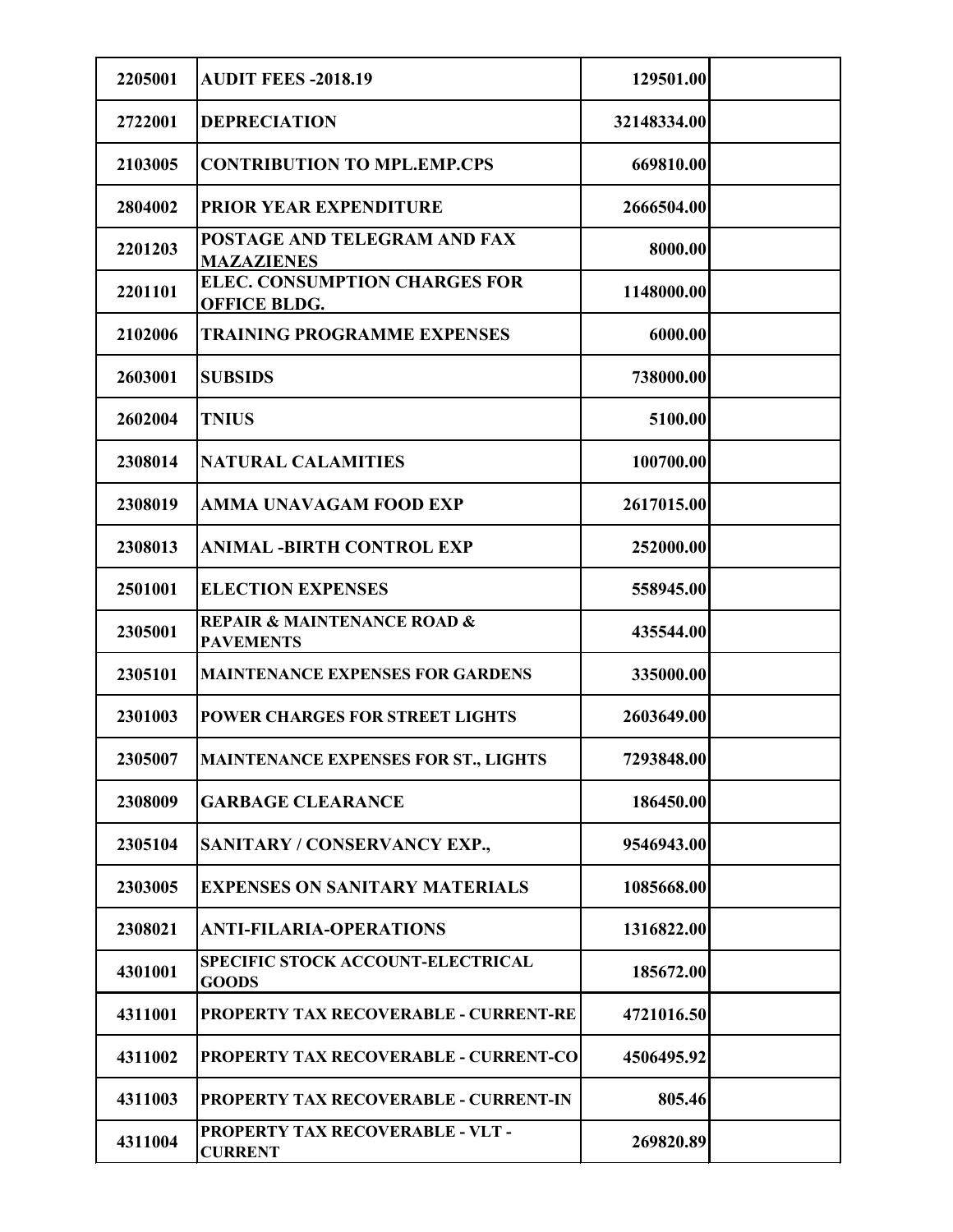| 4311006<br>1968776.49<br><b>PROPERTY TAX RECOVERABLE - ARREAR -RE</b>            |
|----------------------------------------------------------------------------------|
|                                                                                  |
| 4311007<br>PROPERTY TAX RECOVERABLE - ARREAR-CO<br>1317240.68                    |
| <b>PROPERTY TAX - VLT - ARREAR</b><br>508175.67<br>4311009                       |
| <b>PROFESSION TAX RECOVERABLE - CURRENT</b><br>1085492.00<br>4311903             |
| <b>PROFESSION TAX RECOVERABLE - ARREARS</b><br>6011865.00<br>4311904             |
| 4313002<br><b>LICENCE FEES &amp; OTHER FEES - RECO, - ARR</b><br>93380.00        |
| 4314001<br><b>LEASE AMOUNTS RECOVERABLE - CURRENT</b><br>4035849.00              |
| 4314002<br><b>LEASE AMOUNTS RECOVERABLE - ARREARS</b><br>6416416.00              |
| <b>SWM USER CHARGES RECOVERABLE -</b><br>4313007<br>6039795.00<br><b>CURRENT</b> |
| <b>SWM USER CHARGES RECOVERABLE-</b><br>4313008<br>256025.00<br><b>ARREARS</b>   |
| 4601001<br><b>FESTIVAL ADVANCES</b><br>520782.00                                 |
| <b>IMMEDIATE RELIEF ADVANCE</b><br>4605004<br>55000.00                           |
| 4605004<br><b>IMMEDIATE RELIEF ADVANCE-ELECTION</b><br>50000.00                  |
| 4601003<br><b>TOUR ADVANCE</b><br>26802.00                                       |
| <b>MOTOR CYCLE ADVANCE</b><br>4601007<br>51439.00                                |
| <b>MARRIAGE ADVANCE</b><br>4601009<br>9789.00                                    |
| 4604001<br><b>ADVANCE TO THE SUPPLIERS</b><br>3486637.00                         |
| 4605001<br><b>ADVANCE RECOVERABLE EXPENSES</b><br>10950.00                       |
| 4605001<br><b>OTHER ADVANCES - RECOVERABLE</b><br>8589337.00                     |
| 4605001<br><b>OTHER ADVANCES - FURIAL RIGHTS</b><br>225000.00                    |
| 4604003<br><b>DEPOSITS - RECOVERABLE - E.B.</b><br>1181570.00                    |
| <b>GENERAL IMPREST ACCOUNT</b><br>1000.00                                        |
| <b>CASH ACCOUNT (LC)</b><br>4501001<br>66751.00                                  |
| <b>CASH ACCOUNT (COLLECTION AC)</b><br>4501001<br>657070.00                      |
| <b>CASH ACCOUNT (LEASE AC)</b><br>4501001<br>541385.00                           |
| <b>COLLECTION AC- (CUB 3681, IOB</b><br>4502101<br>2689642.24<br>17278,20849)    |
|                                                                                  |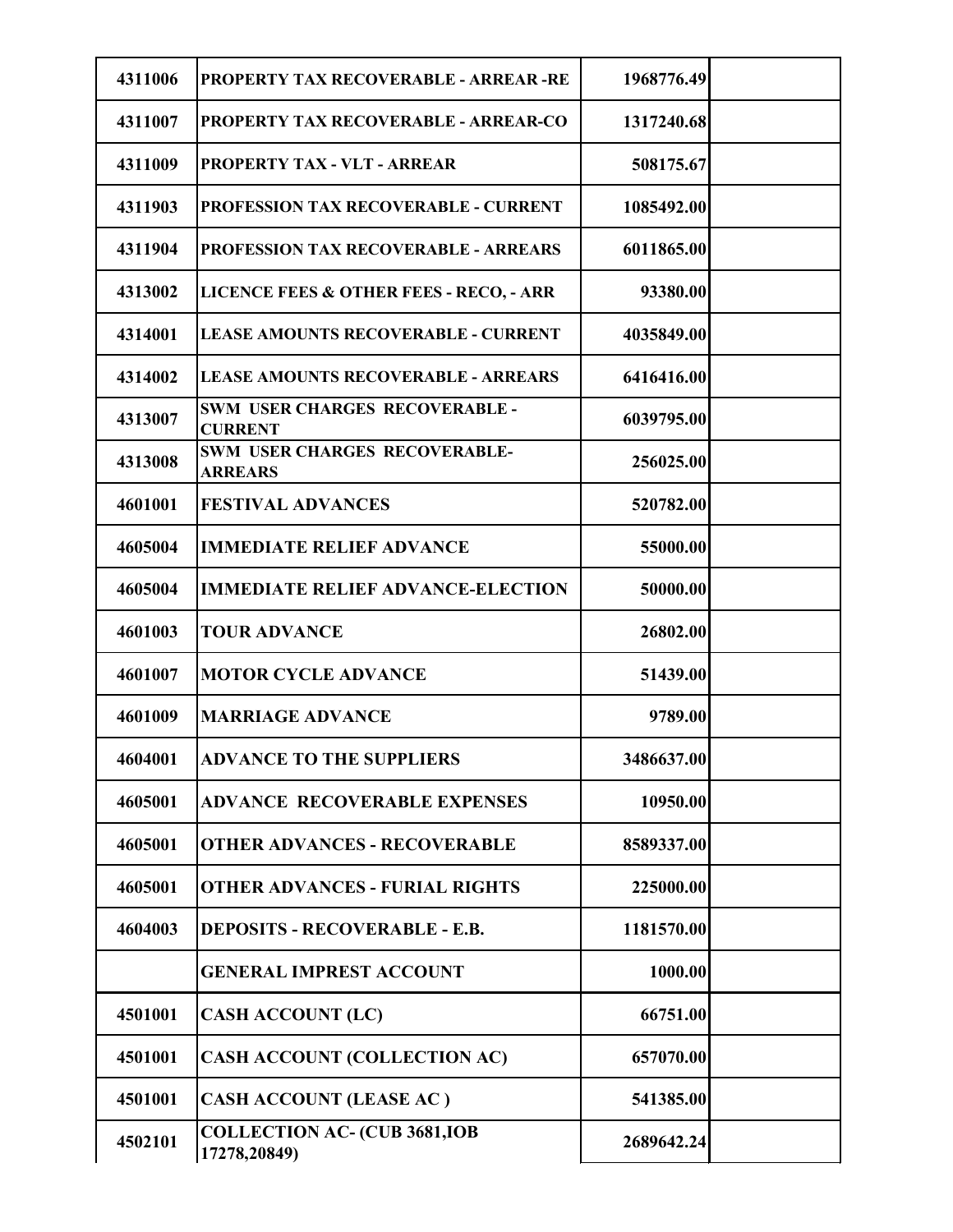| 4502102 | LC AC (CUB 3682, IOB 17490)            | 2648.50      |  |
|---------|----------------------------------------|--------------|--|
| 4502132 | LC AC (IOB<br>$\overline{\phantom{a}}$ | 2138813.00   |  |
| 4502121 | <b>DEPOSIT AC (IOB 20539)</b>          | 243325.74    |  |
| 4502123 | <b>DEPOSIT AC</b> (<br>$\mathcal{L}$   | 4853020.00   |  |
| 4502107 | <b>RF AC (IOB 9886)</b>                | $-709651.61$ |  |
|         | <b>RFAC</b>                            | 9888829.00   |  |
|         | <b>SJSRY AC-OLD AC</b>                 | 236737.00    |  |
| 4502140 | <b>COLLECTION AC-</b>                  | 9654782.00   |  |
| 4504110 | <b>SJSRY AC</b>                        | 423313.50    |  |
| 4504102 | <b>MP FUND</b>                         | 282480.30    |  |
| 4502148 | <b>SOCIAL ECONOMIC</b>                 | 362375.50    |  |
| 4502127 | <b>IUDM</b>                            | 103029.07    |  |
| 4502117 | <b>TOURISUM</b>                        | 39014.90     |  |
| 4502123 | <b>IHSDP</b>                           | 50670.34     |  |
| 4502129 | <b>O</b> &M                            | 1889595.60   |  |
| 4502111 | <b>MLA FUND</b>                        | 1835114.74   |  |
| 4502110 | <b>CAPTIAL FUND</b>                    | 1253437.78   |  |
| 4502118 | <b>SRP</b>                             | 48736.24     |  |
| 4504112 | 13TH FINANCE Ac - IOB                  | 2206.10      |  |
| 4504112 | 13TH FINANCE (old) SBI                 | 351227.00    |  |
| 4502105 | <b>DEVOLUTION FUND</b>                 | 20818307.91  |  |
| 4502202 | <b>TURIP-NEW AC</b>                    | 7472632.00   |  |
|         | <b>MGF - TREASURY</b>                  | 2747480.19   |  |
| 4502109 | <b>SPF</b>                             | 37066.50     |  |
|         | <b>LOAN FUND</b>                       | 9189.43      |  |
|         | 10TH FINANCE GRANT                     | 679.00       |  |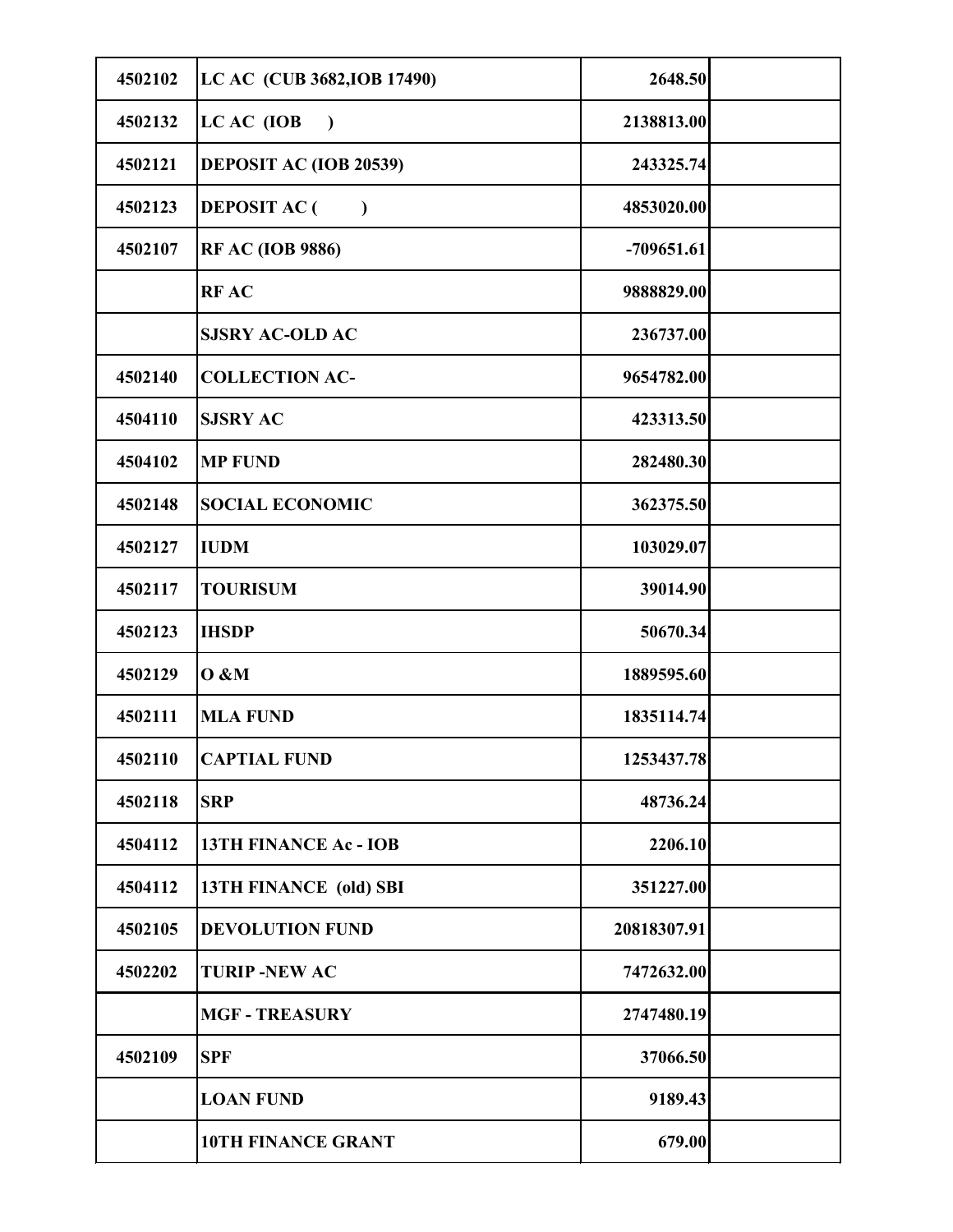|         | MUTHULAKSHMI RETTY                                           | 1885183.60   |  |
|---------|--------------------------------------------------------------|--------------|--|
| 4502103 | <b>LEASE AC IOB Ac No 9025</b>                               | 21986.39     |  |
| 4502131 | <b>LEASE Ac</b>                                              | 4186104.00   |  |
| 4502122 | <b>AMMA UNAVAGAM</b>                                         | $-9497.20$   |  |
| 4502134 | <b>AMMA UNAVAGAM</b>                                         | 202280.00    |  |
|         | <b>DEVELOPMENT CHARGES</b>                                   | 119607.00    |  |
| 4502141 | <b>ESCROW</b>                                                | 102751.00    |  |
| 4502201 | <b>SBM - TOILET</b>                                          | 944535.00    |  |
|         | <b>FD AC-ICCI-RF</b>                                         | 374886.50    |  |
|         | <b>GF-ICCI</b>                                               | 270304.00    |  |
|         | <b>SERVICE TAX- ON LINE AC -IOB</b>                          | 13413.00     |  |
| 4502501 | <b>ONLINE AC-ICICI</b>                                       | 489.00       |  |
| 4502501 | <b>ONLINE AC- CUB (A/C .500101010962641)</b>                 | 243718.00    |  |
| 4504202 | <b>SRP-ICCI</b>                                              | 3447525.50   |  |
| 4208001 | <b>FIXED DEPOSIT</b>                                         | 35493876.00  |  |
|         | <b>INTERFUND TRANSFERS</b>                                   | 50690707.00  |  |
| 4101001 | <b>LAND - GROSS BLOCK</b>                                    | 625110021.00 |  |
| 4102001 | <b>BUILDINGS - GROSS BLOCK</b>                               | 127641003    |  |
| 4103001 | <b>SUB-WAYS AND CAUSE WAYS - GROSS</b>                       | 8559415      |  |
| 4103101 | <b>BLOCK</b><br>STORM WATER DRAINS, OPEN DRAINS              | 36873449     |  |
| 4105001 | <b>HEAVY VEHICLES - GROSS BLOCK</b>                          | 11032737     |  |
| 4105002 | <b>LIGHT VEHICLES - GROSS BLOCK</b>                          | 5371910      |  |
| 4105003 | <b>OTHER VEHICLES</b>                                        | 8722875      |  |
| 4107001 | <b>FURNITURE, FIXTURES &amp; OFFICE</b><br><b>EQUIPMENTS</b> | 14052098     |  |
| 4107002 | <b>ELECTRICAL INSTALATIONS - LAMPS -</b><br><b>LIGHT FIT</b> | 13044081     |  |
| 4107004 | <b>ELECTRICAL INSTALLATION OTHERS</b>                        | 952049       |  |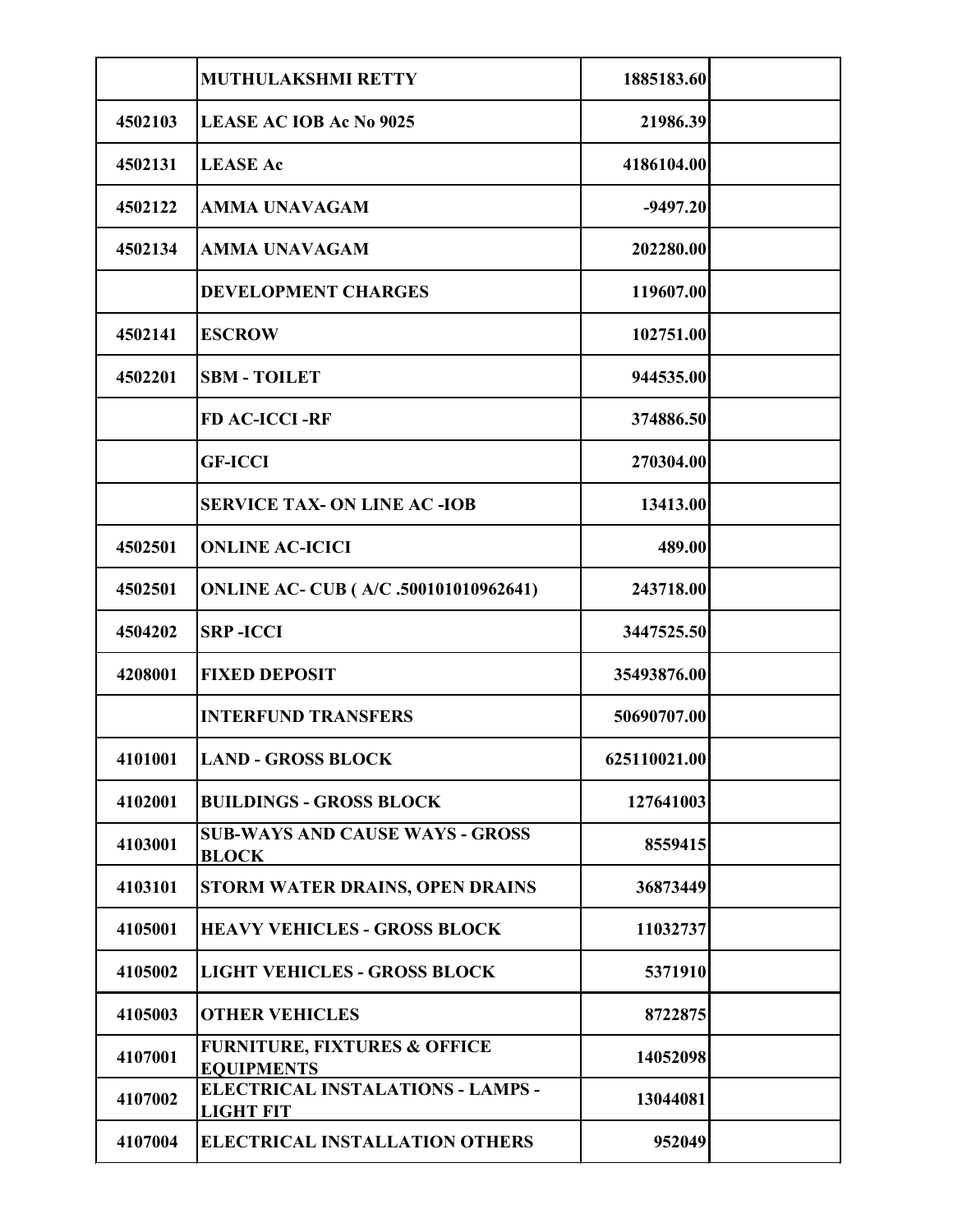| 4104001 |                                                     | 9491739     |               |
|---------|-----------------------------------------------------|-------------|---------------|
|         | <b>PLANT &amp; MACHINERIES</b>                      |             |               |
| 4103003 | <b>ROADS &amp; PAVMENTS - CONCRETE</b>              | 64421828    |               |
| 4103005 | <b>ROADS &amp; PAVMENTS - BLOCK TOPPED</b>          | 270481700   |               |
| 4103007 | <b>ROADS &amp; PAVEMENTS OTHERS</b>                 | 163978      |               |
| 4106002 | <b>INSTRUMENTS&amp;EQUIPMENTS - HOSPITALS</b>       | 41639       |               |
| 4104002 | <b>TOOLS AND PLANTS GROSS BLOCK</b>                 | 1397671     |               |
| 4108001 | <b>FOUNTAINS</b>                                    | 1751794     |               |
| 4121001 | <b>PROJECTS IN PROGRESS A/C</b>                     | 1218081.00  |               |
| 4123001 | PROJECTS IN PROGRESS A/C GOVT                       | 16924772.00 |               |
| 4103201 | WATER SUPPLY HEAD WORKS, OHT ETC.                   | 5479016     |               |
| 4103103 | <b>DRAINAGE AND SEWERAGE PIPES</b>                  | 2957329     |               |
| 4103203 | <b>GROUND WATER WELLS/DEEP BORE-</b><br><b>WELL</b> | 16662668    |               |
| 4106001 | <b>OTHER ITEMS</b>                                  | 3545021     |               |
| 3109001 | <b>ACCUMULATED SURPLUS</b>                          |             | 515356017.3   |
| 3303304 | <b>LOAN FROM TNUDF (Special Road Work)</b>          |             | $-3937829.00$ |
| 3303002 | <b>LOAN FROM TUFIDCO</b>                            |             | 8077.00       |
| 3303004 | <b>LOAN FROM TNUDF</b>                              |             | $-331442.00$  |
| 3302001 | <b>LOAN FROM IDSMT</b>                              |             | 7071132.00    |
| 3303003 | LOAN FROM TNUDF (5459409+6666356)                   |             | 12125765.00   |
| 3306001 | <b>DIVERSION FROM OTHER FUNDS</b>                   |             | 12711959.98   |
| 3111001 | <b>CONTRIBUTION FROM MUNICIPAL FUND</b>             |             | 4529171.00    |
| 3208001 | <b>CONTRIBUTION FROM PRIVATE PARTIES</b>            |             | 27955.00      |
| 3203001 | <b>CONTRIBUTIONS FROM GOVERNMENT</b>                |             | 331600741.00  |
| 3203002 | <b>GRANTS FROM GOVERNMENT</b>                       |             | 90732171.00   |
| 3401001 | <b>TENDER DEPOSITS - CONTRACTOR</b>                 |             | 13745304.00   |
| 3401002 | <b>TENDER DEPOSITS - SUPPLIER</b>                   |             | 399022.00     |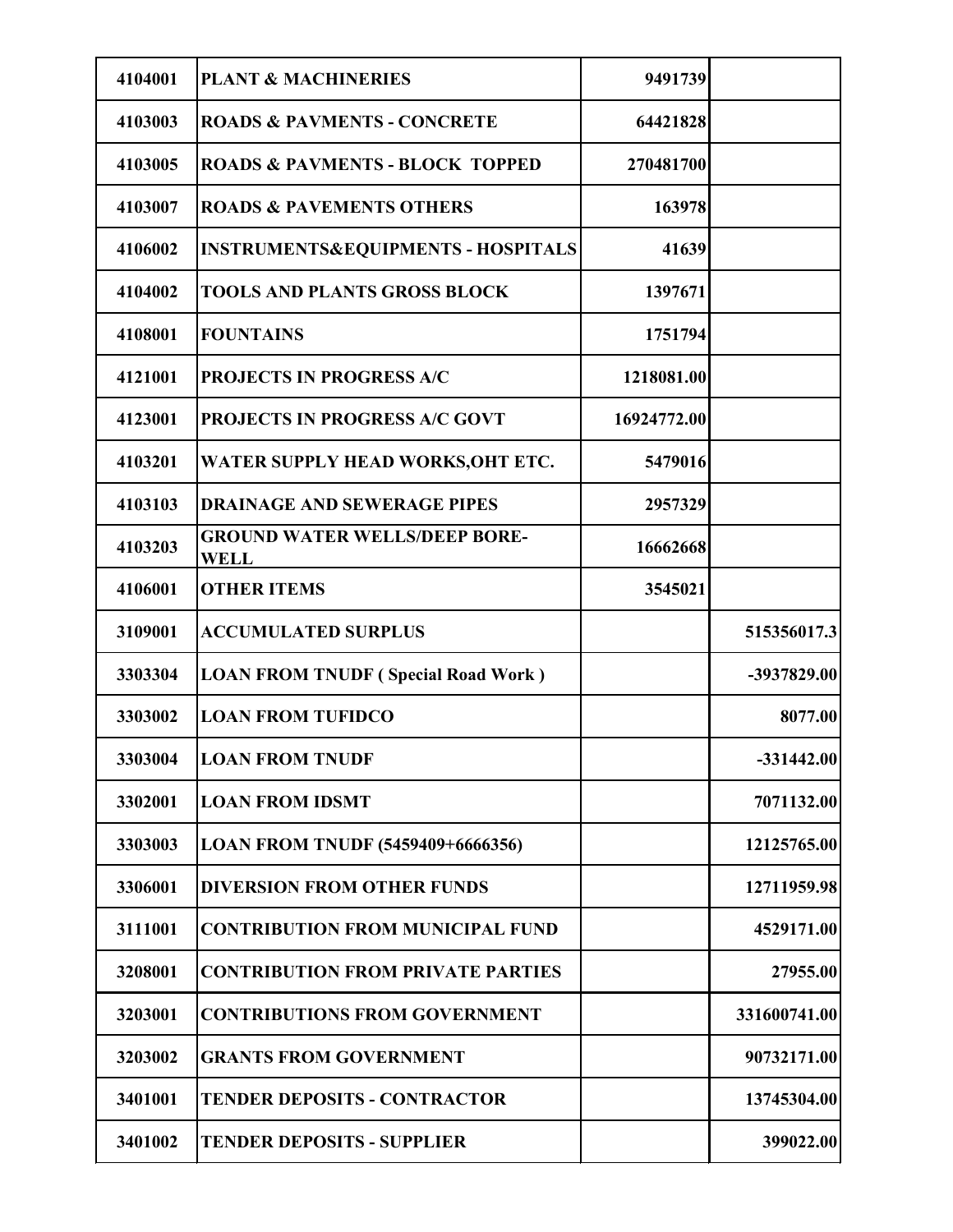| 3401003 | <b>SECURITY DEPOSIT -CONTRACTOR</b>                           | $-483049.00$         |
|---------|---------------------------------------------------------------|----------------------|
| 3402001 | <b>SECURITY DEPOSIT -LEASE</b>                                | 223380.00            |
| 3403001 |                                                               |                      |
| 3408001 | <b>SECURITY DEPOSIT - STAFF</b><br><b>DEPOSIT- OTHERS</b>     | 19702.00             |
|         |                                                               | 6466179.00           |
| 3408001 | <b>DEPOSIT-ELECTION</b>                                       | 9000.00              |
| 3502001 | PF RECOVERIES<br><b>CO OP LOAN</b>                            | 11236327.00          |
| 3502002 |                                                               | 1380575.00<br>800.00 |
| 3502003 | <b>RD/CTD RECOVERIES</b>                                      |                      |
| 3502004 | <b>LIC RECOVERY</b>                                           | 336525.00            |
| 3502005 | <b>SPF - GRATUITY RECOVERIES</b>                              | 179523.00            |
| 3502006 | <b>FBF-GIS RECOVERIES</b>                                     | 276615.00            |
| 3502007 | <b>HOUSING BUILDING LOAN</b>                                  | 41400.00             |
| 3502009 | IT DEDUCATION (STAFF)                                         | 100506.00            |
| 3502010 | <b>LOAN FROM BANK</b>                                         | 136053.00            |
| 3502012 | <b>FBF</b>                                                    | 64460.00             |
| 3502012 | <b>FBF/HBA</b>                                                | $-3540.00$           |
| 3502023 | <b>HEALTH FUND SUBSCRIPTION</b>                               | 726065.00            |
| 3503001 | <b>OTHER MUNICIPALITIES</b><br><b>INCOME TAX DEDUCTIONS -</b> | 224352.00            |
| 3502013 | <b>CONTRACTORS</b>                                            | 666402.00            |
| 3502012 | <b>OTHER RECOVERIES-MWF</b>                                   | 3576350.00           |
| 3502015 | <b>SALES TAX &amp; SURCHARGE PAYABLE</b>                      | 1657629.00           |
| 3502026 | <b>FLAG DAY COLLECTION</b>                                    | 113100.00            |
| 3502032 | <b>CGST</b>                                                   | 219353.00            |
| 3502033 | <b>SGST</b>                                                   | 269782.00            |
| 3603001 | <b>PROVISION FOR BAD &amp; DOUBTFUL DEBTS</b>                 | 9340675.32           |
| 3503002 | <b>LIBRARY CESS PAYABLE</b>                                   | 6937653.98           |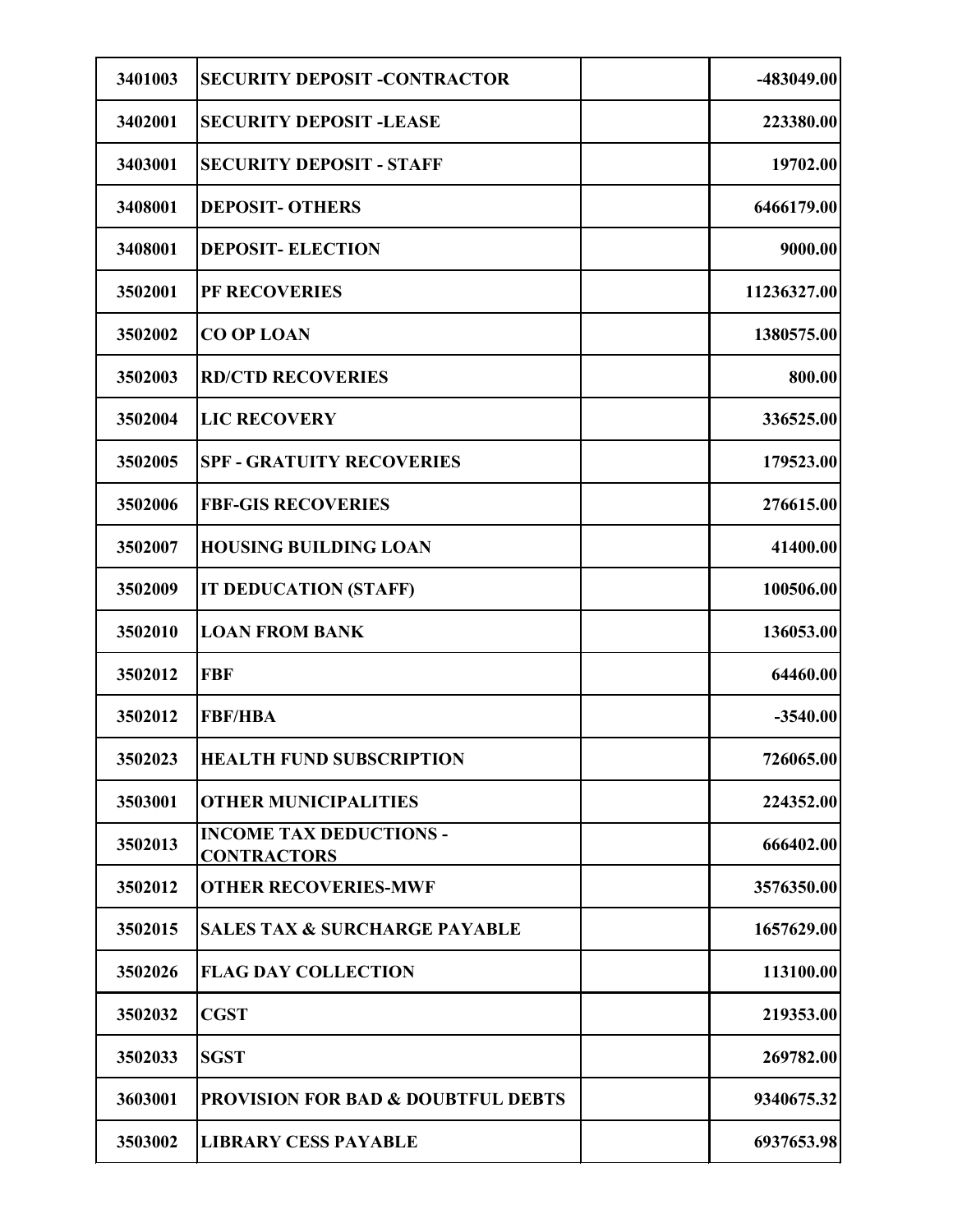| 3501001 | <b>SALARIES PAYABLE</b>                                           | 236101.00    |
|---------|-------------------------------------------------------------------|--------------|
| 3501008 | <b>OTHERS PAYABLE</b>                                             | 21214745.00  |
| 3502017 | <b>SERVICE TAX</b>                                                | 2860628.00   |
| 3502019 | <b>KHADI ADVANCE</b>                                              | 3790.00      |
| 3501201 | <b>INTEREST PAYABLE</b>                                           | 4748022.00   |
| 3501104 | <b>GIS MANAGEMENT CONTRIBUTION</b>                                | 2812904.00   |
| 3502022 | <b>CONTRIBUTION TO CMDA/LPA PAYABLE</b>                           | 458796.00    |
| 3502018 | <b>HANDLOOM LOAN</b>                                              | 121971.00    |
| 4112001 | <b>BUILDINGS - ACCUMULATED</b><br><b>DEPRECIATION</b>             | 45957974.00  |
| 4113002 | <b>BRIDGES &amp; CULVERTS</b>                                     | 3361016.00   |
| 4113101 | <b>STORM WATER DRAINS, OPEN DRAINS</b>                            | 22194191.00  |
| 4115001 | <b>HEAVEY VEHICLES - ACCUMULATED DEP.,</b>                        | 9073083.00   |
| 4115002 | LIGHT VEHICLES - ACCUMULATE DEP.,                                 | 4789346.00   |
| 4115003 | <b>OTHER VEHICLES</b>                                             | 7564085.00   |
| 4117001 | <b>FURNITURE &amp; FIXTURES &amp; OFFICE</b><br><b>EQUIPMENTS</b> | 9611329.00   |
| 4117002 | <b>ELECTRICALS INSTALLATION - LAMPS &amp; TUPE</b>                | 8464157.00   |
| 4117003 | <b>ELECTRICAL INSTALLATION OTHERS</b>                             | 845209.00    |
| 4114001 | PLANT & MACHINERY- ACCUMULATED DEP.,                              | 8947427.00   |
| 4113003 | ROADS & PAYMENTS CONCRTE -<br><b>ACCUMULATED</b>                  | 56916211.00  |
| 4113004 | <b>ROADS &amp; PAYMENTS - BT- ACCUMULATED</b><br><b>DEP</b>       | 201138743.00 |
| 4113005 | <b>ROADS - OTHERS</b>                                             | 126365.00    |
| 4116002 | INSTRUMENTS&EQUIPMENTS-HOSPITALS                                  | 41255.00     |
| 4114002 | TOOLS AND PLANTS GROSS BLOCK-<br><b>DEPRECIATION</b>              | 231439.00    |
| 4118001 | <b>PUBLIC FOUNTAINS - DEPRECIATION</b>                            | 1814860.00   |
| 4113201 | <b>WATER SUPPLY OHT</b>                                           | 2192543.00   |
| 4113102 | <b>DRAINAGE AND SEWERAGE PIPES</b>                                | 693764.00    |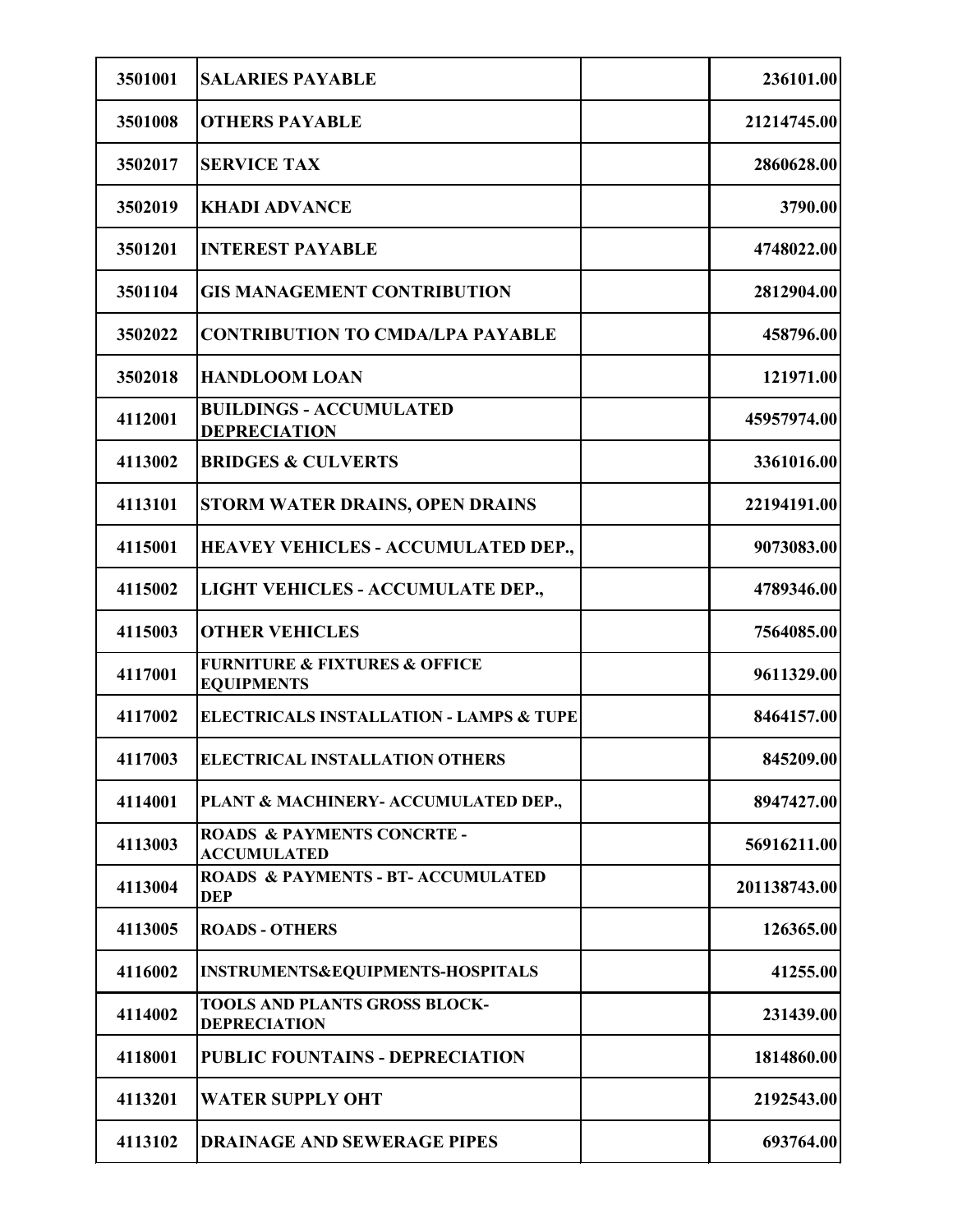| 4113202 | <b>GROUND WATER WELLS/DEEP BORE-</b><br><b>WELL</b>      |               | 5188086.00    |
|---------|----------------------------------------------------------|---------------|---------------|
| 4116001 | <b>OTHER ITEMS - DEPRECIATION</b>                        |               | 846344.00     |
| 3501011 | <b>AUDIT FEES PAYABLE</b>                                |               | 248008.00     |
|         | <b>MUTHULAKSHMI RETTY</b>                                |               | 1885183.00    |
| 3508001 | <b>SJSRY AC</b>                                          |               | 423313.50     |
|         | <b>NSDP</b>                                              |               | 4193.00       |
| 3401004 | <b>5% DEPOSIT FROM CONTRACT BILLS</b>                    |               | 4552267       |
| 3502014 | <b>SCAVENGERS QUARTERS RENT</b>                          |               | 70006.00      |
| 3502021 | <b>CONTRIBUTORY PENSION SCHEME-STAFF</b>                 |               | 547694        |
| 3502022 | <b>CONTRIBUTORY PENSION SCHEME-</b><br><b>MANAGEMENT</b> |               | 1796996       |
|         | <b>GTOTAL</b>                                            | 1630064182.15 | 1630064182.15 |

**ANT** A

 $\mathbb{R}^4_+$ 

Barnage தவரா<sup>ப்ப</sup>் நிறுவன்போ

ë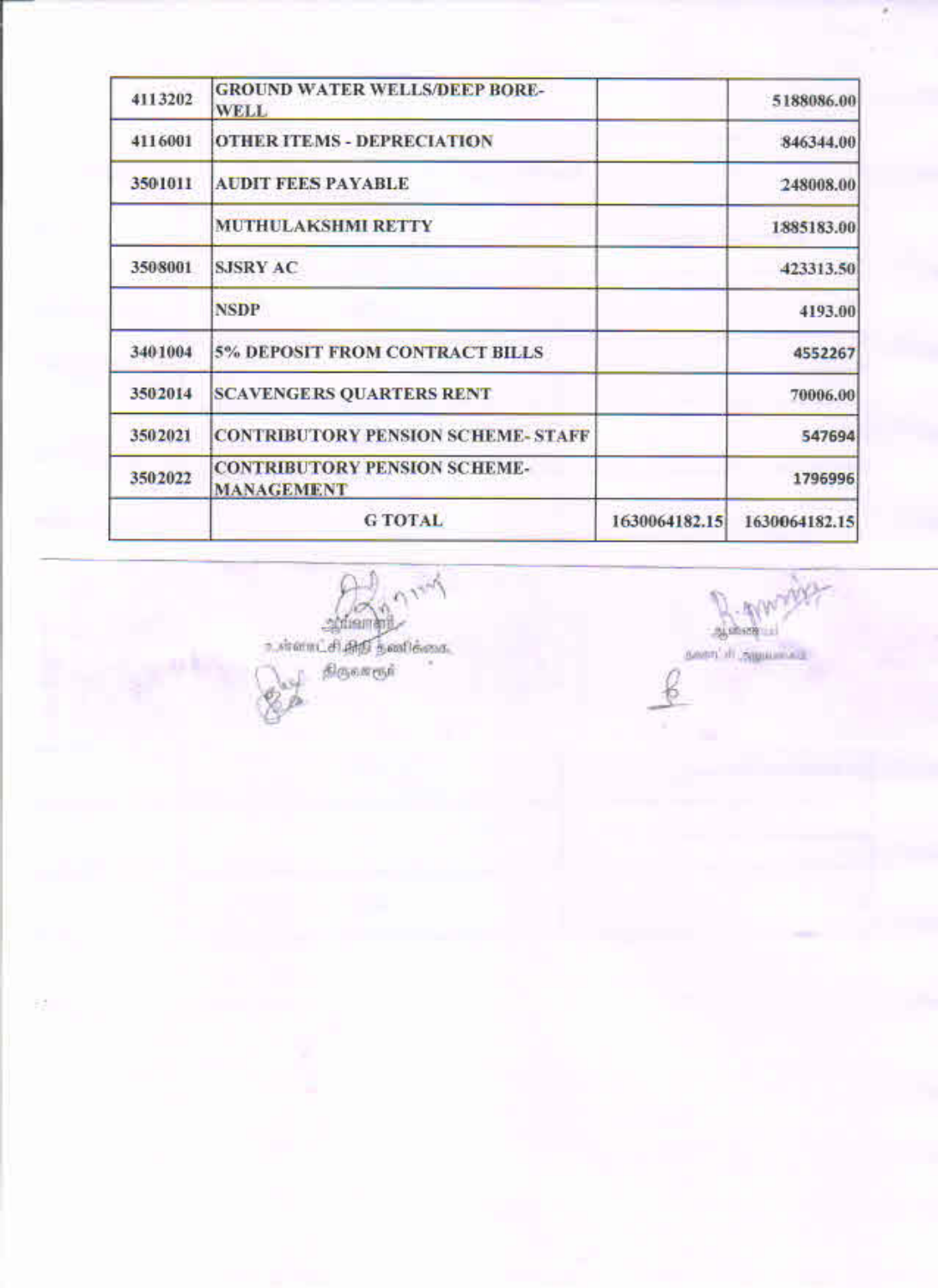### MANNARGUDI MUNICIPALITY

|                 | <b>MANNARGUDI MUNICIPALITY</b>                                 |              |               |
|-----------------|----------------------------------------------------------------|--------------|---------------|
|                 | <b>INCOME AND EXPENDITURE STATEMENT FOR THE YEAR 2018-2019</b> |              |               |
| <b>NEW CODE</b> | <b>ACCOUNT HEAD</b>                                            | <b>DEBIT</b> | <b>CREDIT</b> |
| 1100101         | PROPERTY TAX-RESIDENTIAL                                       |              | 11406237.14   |
| 1100102         | PROPERTY TAX - COMMERCIAL                                      |              | 8191120.39    |
| 1100103         | PROPERTY TAX - INDUSTRIAL                                      |              | 1249.64       |
| 1100104         | <b>PROPERTY TAX - VLT</b>                                      |              | 399655.18     |
| 1101001         | <b>PROFESSION TAX</b>                                          |              | 4285391.00    |
| 1201001         | <b>DUTY ON TRANSFER OF PROPERTY</b>                            |              | 2891993.00    |
| 1201002         | <b>ENTERTAINMENT TAX</b>                                       |              | 421539.00     |
| 1301001         | <b>RENT ON SHOPPING COMPLEX</b>                                |              | 6113492.00    |
| 1301003         | <b>MARKET FEES - DAILY MARKET</b>                              |              | 880454.00     |
| 1301004         | <b>MARKET FEES - WEEKLY MARKET</b>                             |              | 451550.00     |
| 1301006         | <b>DEPARTMENT COLLECTION</b>                                   |              | 519150.00     |
| 1301006         | <b>BUS BAYS &amp; OTHER RECEIPTS</b>                           |              | 3251865       |
| 1301007         | <b>CART STAND/LORRY STAND/TAXI</b><br><b>STAND</b>             |              | 763300.00     |
| 1301008         | <b>AVENUE RECEIPTS</b>                                         |              |               |
| 1302001         | <b>RENT ON BUILDINGS</b>                                       |              | 134626.00     |
| 1303001         | <b>RENT - TRAVELLERS BUNGALOW</b>                              |              |               |
| 1308001         | <b>BUNK RENT</b>                                               |              |               |
| 1308005         | <b>FEES ON PAY &amp; USE TOILETS</b>                           |              | 1246095.00    |
| 1401001         | <b>CONTRACTOR LICENSED FEES</b>                                |              | 11500.00      |
| 1401101         | <b>TRADE LICENCE FEES</b>                                      |              | 6650.00       |
| 1401103         | <b>BUILDING LICENCE FEES</b>                                   |              | 1182427.00    |
| 1401104         | <b>FEES FOR SLAUGHTER HOUSES</b>                               |              | 110000.00     |
| 1401201         | <b>FEES FOR FISHERY RIGHTS</b>                                 |              | 710750.00     |
| 1401301         | <b>COPY APPLICATION FEES</b>                                   |              | 57627.00      |
| 1401302         | <b>BIRTH &amp; DEATH CERTIFICATE FEES</b>                      |              | 843700.00     |
| 1401401         | <b>ROAD FORMATION CHARGES</b>                                  |              | 13980.00      |
|                 | <b>OTHER DEVELOPMENT CHARGES</b>                               |              |               |

#### INCOME AND EXPENDITURE STATEMENT FOR THE YEAR 2018-2019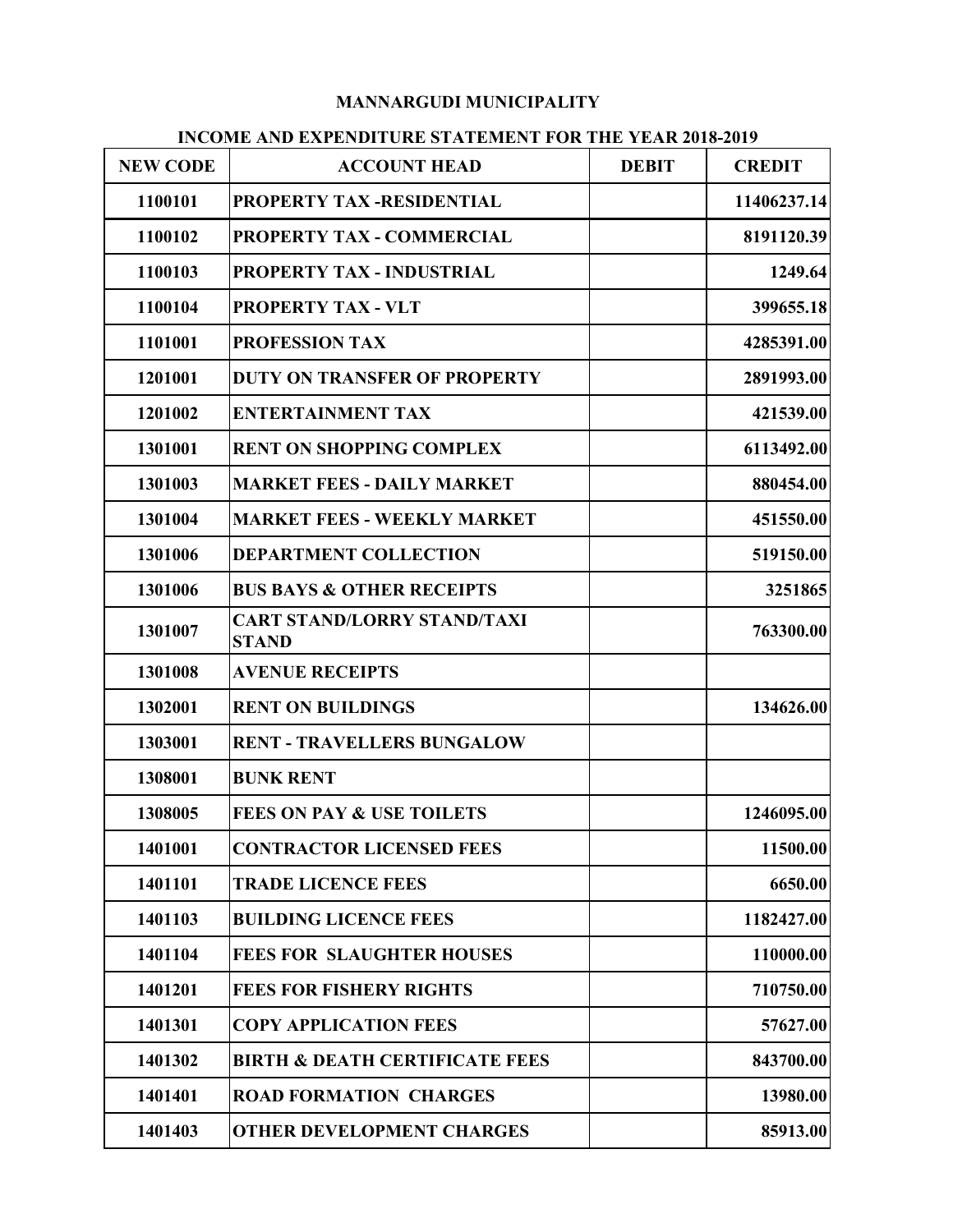| 1401501 | <b>ENCROACHMENT FEES</b>                                       | 3640.00     |
|---------|----------------------------------------------------------------|-------------|
| 1401502 | <b>DEMOLIATION CHARGES</b>                                     | 80.00       |
| 1402001 | PENATLY CHARGES FOR DISHONOURED<br>$C\Pi$ equations.           | 1710.00     |
| 1402002 | <b>MAGISTERIAL FINES</b>                                       | 16000.00    |
| 1402003 | <b>LIQUIDATED DAMAGES</b>                                      | 0.00        |
| 1402004 | <b>OTHER PENALTIES</b>                                         | 396450.00   |
| 1404002 | <b>SURVEY FEES</b>                                             | 34720.00    |
| 1404004 | <b>CONTRACTOR LICENSED FEES</b>                                | 6300.00     |
| 1404005 | <b>PARKING FEES</b>                                            | 50.00       |
| 1405001 | <b>RECEIPTS FOR HOSPITAL &amp; KALYANA</b><br><b>MANDAPAMS</b> | 274700.00   |
| 1405006 | <b>SEPTIC TANK CLEANING CHARGES</b>                            | 630689.00   |
| 1405009 | <b>OTHER USER CHARGES</b>                                      | 25550.00    |
| 1405010 | <b>SWM USER CHARGES</b>                                        | 10387920.00 |
| 1407008 | <b>INCOME FROM ROAD MARGINS</b>                                | 164000.00   |
| 1407017 | PROPERTY TAX NAME CHARGES                                      | 68900.00    |
| 1407020 |                                                                | 250.00      |
| 1408003 | <b>MISCELLANEOUS RECOVERIES</b>                                | 2180.00     |
| 1501002 | <b>SALE OF COMPOST</b>                                         | 6100.00     |
| 1501003 | <b>SEWARAGE FARM</b>                                           | 170000.00   |
| 1501003 | AMMA UNAVAGAM FOOD SALE                                        | 1272310.00  |
| 1601004 | <b>DEVELOUTION FUND (SFC)</b>                                  | 76088376.00 |
| 1601007 | <b>GRANTS FOR - 14TH FINANCE GRANT</b>                         | 26127263.00 |
| 1603001 | <b>ELO FUND</b>                                                |             |
| 1603001 | <b>RELIANCE CABLE</b>                                          |             |
| 1701001 | <b>INTEREST ON INVESTMENTS</b>                                 | 1155968.00  |
| 1711001 | <b>INTEREST FROM BANK</b>                                      | 1654505.71  |
| 1803001 | <b>SALE OF OTHERS</b>                                          | 250.00      |
| 1804001 | <b>RECOVERIES FROM EMPLOYEES</b>                               | 1553.00     |
| 1808001 | <b>OTHER INCOME</b>                                            | 958212.00   |
| 1808003 | <b>GRANTS FOR -SBM GRANT</b>                                   | 5795900.00  |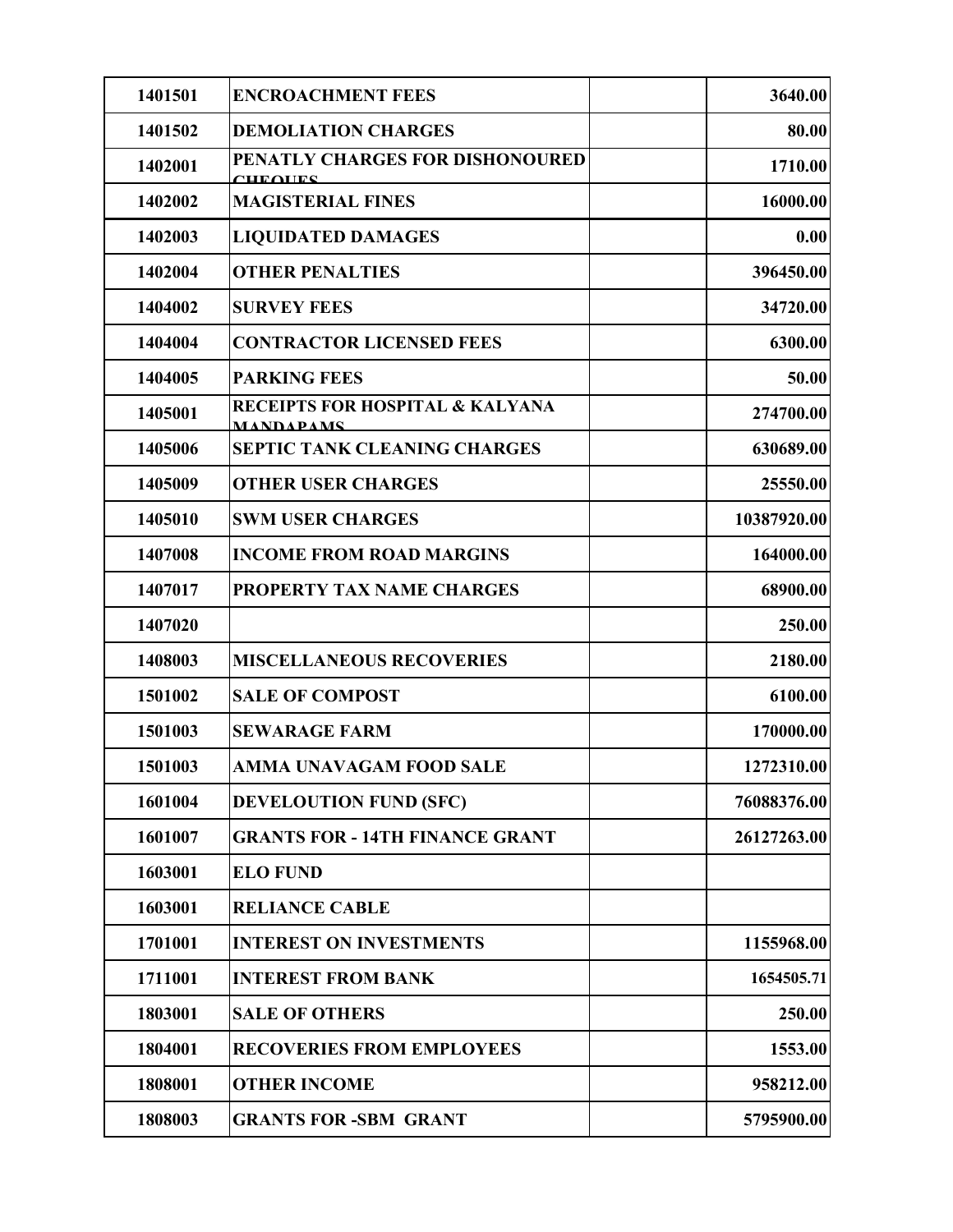| 1808003 | <b>GRANTS FO CSR FUND</b>                                      |             | 307000.00 |
|---------|----------------------------------------------------------------|-------------|-----------|
| 2101001 | PAY INCLUDING PERSONAL PAY                                     | 45126457.00 |           |
| 2101004 | <b>DEARNESS ALLOWANCE</b>                                      | 6276739.00  |           |
| 2101005 | <b>H.R.A.</b>                                                  | 2370814.00  |           |
| 2101006 | <b>CCA</b>                                                     | 34280.00    |           |
| 2101007 | <b>MEDICAL ALLOWANCE</b>                                       | 435062.00   |           |
| 2101008 | <b>OTHER ALLOWANCES</b>                                        | 292857.00   |           |
| 2101009 | <b>WAGES</b>                                                   | 406018.00   |           |
| 2101011 | <b>EX-GRATIA BONUS</b>                                         | 414000.00   |           |
| 2102004 | <b>SUPPLY OF UNIFORMS</b>                                      | 206912.00   |           |
| 2102006 | <b>TRAINING PROGRAMME EXPENSES</b>                             | 6000.00     |           |
| 2102013 | <b>S.P.F.G.S.</b>                                              | 0.00        |           |
| 2102014 | <b>GR.INSURANCE. MGMT.CONTRIBUTION</b>                         | 259380.00   |           |
| 2102019 | <b>CONVEYANCE ALLOWANCE</b>                                    | 137914.00   |           |
| 2103005 | <b>CONTRIBUTION TO MPL.EMP.CPS</b>                             | 669810.00   |           |
| 2103006 | PENSION CONTIBUTION (SFC DED 2018-                             | 30621972.00 |           |
| 2201101 | 10)<br><b>ELEC. CONSUMPTION CHARGES FOR</b>                    | 1148000.00  |           |
| 2201201 | <b>AEFICE BI DC</b><br><b>TELEPHONE CHARGES</b>                | 279151.00   |           |
| 2201203 | POSTAGE AND TELEGRAM AND FAX<br><b>MAZAZIENES</b>              | 8000.00     |           |
| 2202001 | <b>BOOKS &amp; PERIODICALS AND</b><br><b>MACAZINES</b>         |             |           |
| 2202101 | <b>STATIONERY &amp; PRINTING</b>                               | 923514.00   |           |
| 2203001 | <b>TRAVEL EXPENSES</b>                                         | 278633.00   |           |
| 2204001 | <b>VEHICLE INSURANCE</b>                                       | 265844.00   |           |
| 2205001 | <b>AUDIT FEES -2018.19</b>                                     | 129501.00   |           |
| 2205104 | <b>LEGAL EXPENSES</b>                                          | 15000.00    |           |
| 2206001 | <b>ADVERTISEMENT CHARGES</b>                                   | 862823.00   |           |
| 2208003 | <b>OTHER EXPENSES</b>                                          | 5329899.00  |           |
| 2301003 | POWER CHARGES FOR STREET LIGHTS                                | 2603649.00  |           |
| 2303005 | <b>EXPENSES ON SANITARY MATERIALS</b>                          | 1085668.00  |           |
| 2305001 | <b>REPAIR &amp; MAINTENANCE ROAD &amp;</b><br><b>PAVEMENTS</b> | 435544.00   |           |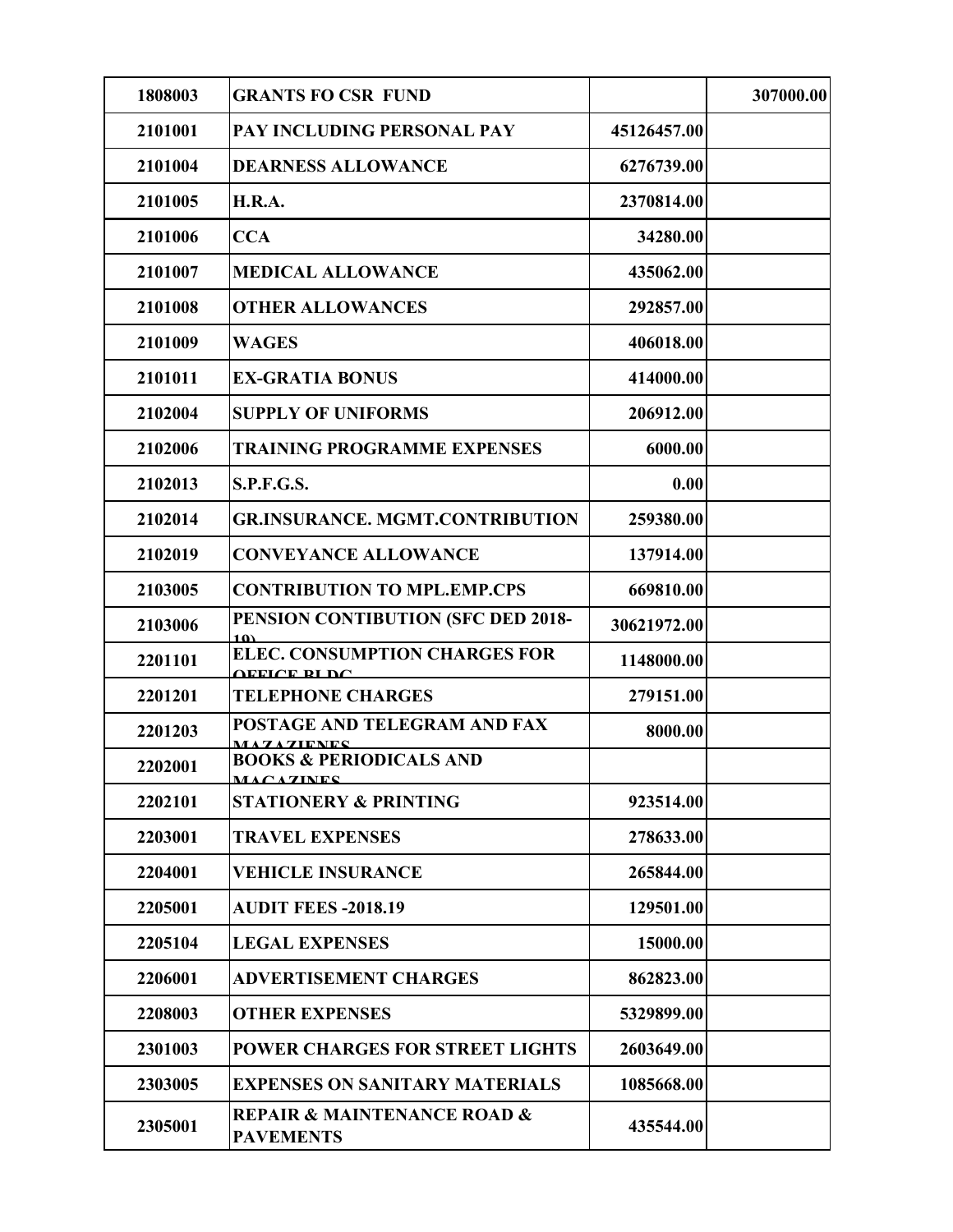| 2305007 | <b>MAINTENANCE EXPENSES FOR ST.,</b><br><b>LIGHTS</b> | 7293848.00   |              |
|---------|-------------------------------------------------------|--------------|--------------|
| 2305101 | <b>MAINTENANCE EXPENSES FOR</b><br>CADDENC            | 335000.00    |              |
| 2305104 | <b>SANITARY / CONSERVANCY EXP.,</b>                   | 9546943.00   |              |
| 2305301 | <b>LIGHT VEHICLES - MAINTENANCE</b>                   | 165603.00    |              |
| 2305302 | <b>HEAVY VEHICLES - MAINTENANCE</b>                   | 3693559.00   |              |
| 2308009 | <b>GARBAGE CLEARANCE</b>                              | 186450.00    |              |
| 2308013 | <b>ANIMAL - BIRTH CONTROL EXP</b>                     | 252000.00    |              |
| 2308014 | <b>NATURAL CALAMITIES</b>                             | 100700.00    |              |
| 2308019 | AMMA UNAVAGAM FOOD EXP                                | 2617015.00   |              |
| 2308021 | <b>ANTI-FILARIA-OPERATIONS</b>                        | 1316822.00   |              |
| 2407001 | <b>BANK CHARGES</b>                                   | 1933.46      |              |
| 2501001 | <b>ELECTION EXPENSES</b>                              | 558945.00    |              |
| 2602004 | <b>TNIUS</b>                                          | 5100.00      |              |
| 2603001 | <b>SUBSIDS</b>                                        | 738000.00    |              |
| 2701001 | PROVISION FOR DOUBT COLLECTION<br>4039)               | 4314202.32   |              |
| 2722001 | <b>DEPRECIATION</b>                                   | 32148334.00  |              |
| 2804001 | <b>SWM-USER CHARGES</b>                               |              | 553716.00    |
| 3109002 | <b>INCOME &amp; EXPENDITURE - SURPLUS</b>             | 6186661.28   |              |
|         | <b>TOTAL</b>                                          | 170084557.06 | 170084557.06 |

**CANNA** A

Barbara

дини, от друговолох

¢

iz.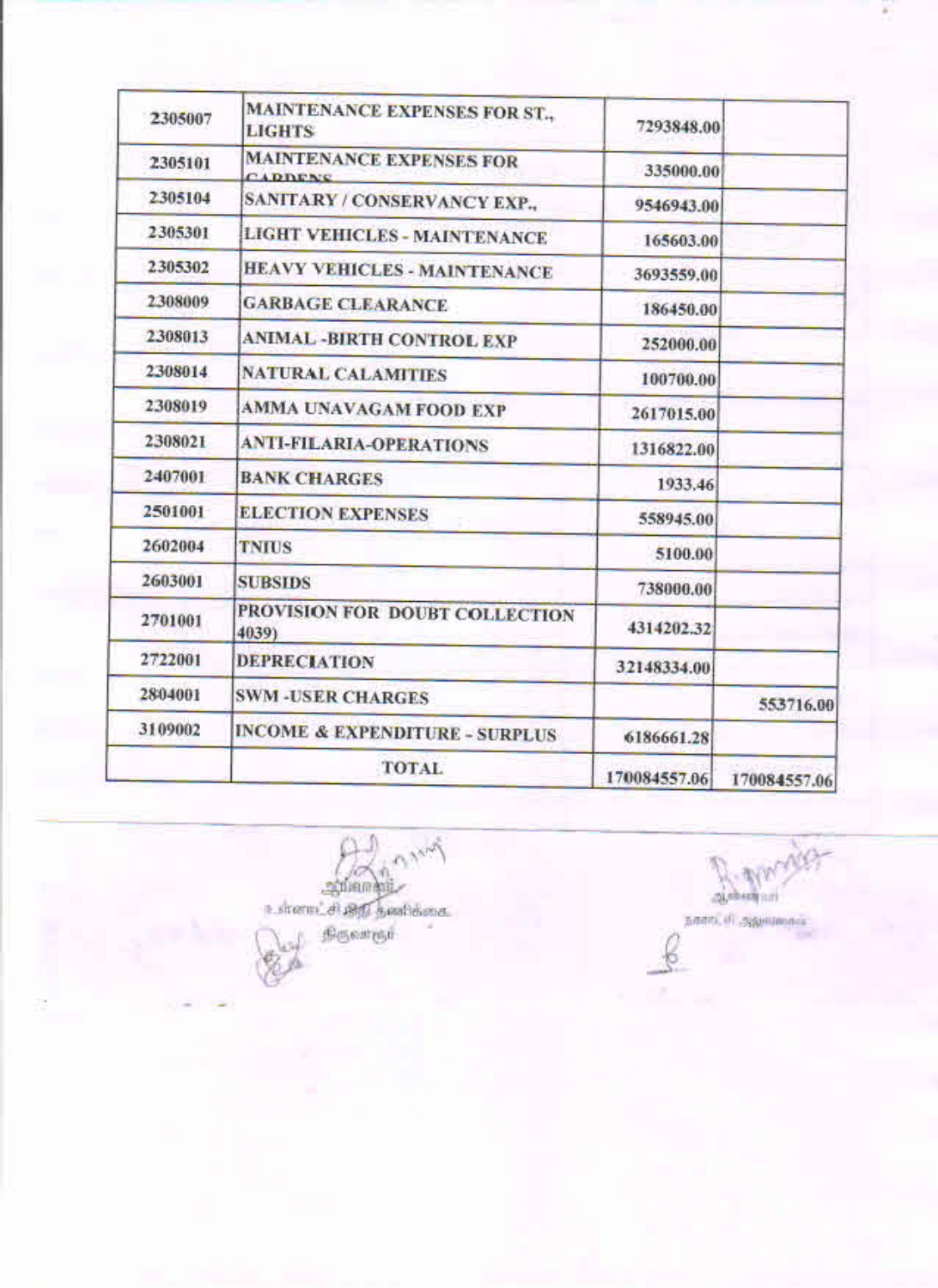### MANNARGUDI MUNICIPALITY

## BALANCE SHEET STATEMENT FOR THE YEAR 2018-2019

|         | <b>BALANCE SHEET STATEMENT FOR THE YEAR 2018-2019</b> |              |
|---------|-------------------------------------------------------|--------------|
| 3109001 | <b>ACCUMULATED SURPLUS</b>                            | 518876174.59 |
| 3111001 | <b>CONTRIBUTION FROM MUNICIPAL FUND</b>               | 4529171.00   |
| 3203001 | <b>CONTRIBUTIONS FROM GOVERNMENT</b>                  | 331600741.00 |
| 3203002 | <b>GRANTS FROM GOVERNMENT</b>                         | 90732171.00  |
| 3208001 | <b>CONTRIBUTION FROM PRIVATE PARTIES</b>              | 27955.00     |
| 3302001 | <b>LOAN FROM IDSMT</b>                                | 7071132.00   |
| 3303002 | <b>LOAN FROM TUFIDCO</b>                              | 8077.00      |
| 3303003 | LOAN FROM TNUDF (5459409+6666356)                     | 12125765.00  |
| 3303004 | <b>LOAN FROM TNUDF</b>                                | $-331442.00$ |
| 3303304 | <b>LOAN FROM TNUDF (Special Road Work)</b>            | -3937829.00  |
| 3306001 | <b>DIVERSION FROM OTHER FUNDS</b>                     | 12711959.98  |
| 3401001 | <b>TENDER DEPOSITS - CONTRACTOR</b>                   | 13745304.00  |
| 3401002 | <b>TENDER DEPOSITS - SUPPLIER</b>                     | 399022.00    |
| 3401003 | <b>SECURITY DEPOSIT -CONTRACTOR</b>                   | -483049.00   |
| 3401004 | <b>5% DEPOSIT FROM CONTRACT BILLS</b>                 | 4552267      |
| 3402001 | <b>SECURITY DEPOSIT -LEASE</b>                        | 223380.00    |
| 3403001 | <b>SECURITY DEPOSIT - STAFF</b>                       | 19702.00     |
| 3408001 | <b>DEPOSIT- OTHERS</b>                                | 6466179.00   |
| 3408001 | <b>DEPOSIT-ELECTION</b>                               | 9000.00      |
| 3501001 | <b>SALARIES PAYABLE</b>                               | 236101.00    |
| 3501008 | <b>OTHERS PAYABLE</b>                                 | 21214745.00  |
| 3501011 | <b>AUDIT FEES PAYABLE</b>                             | 248008.00    |
| 3501104 | <b>GIS MANAGEMENT CONTRIBUTION</b>                    | 2812904.00   |
| 3501201 | <b>INTEREST PAYABLE</b>                               | 4748022.00   |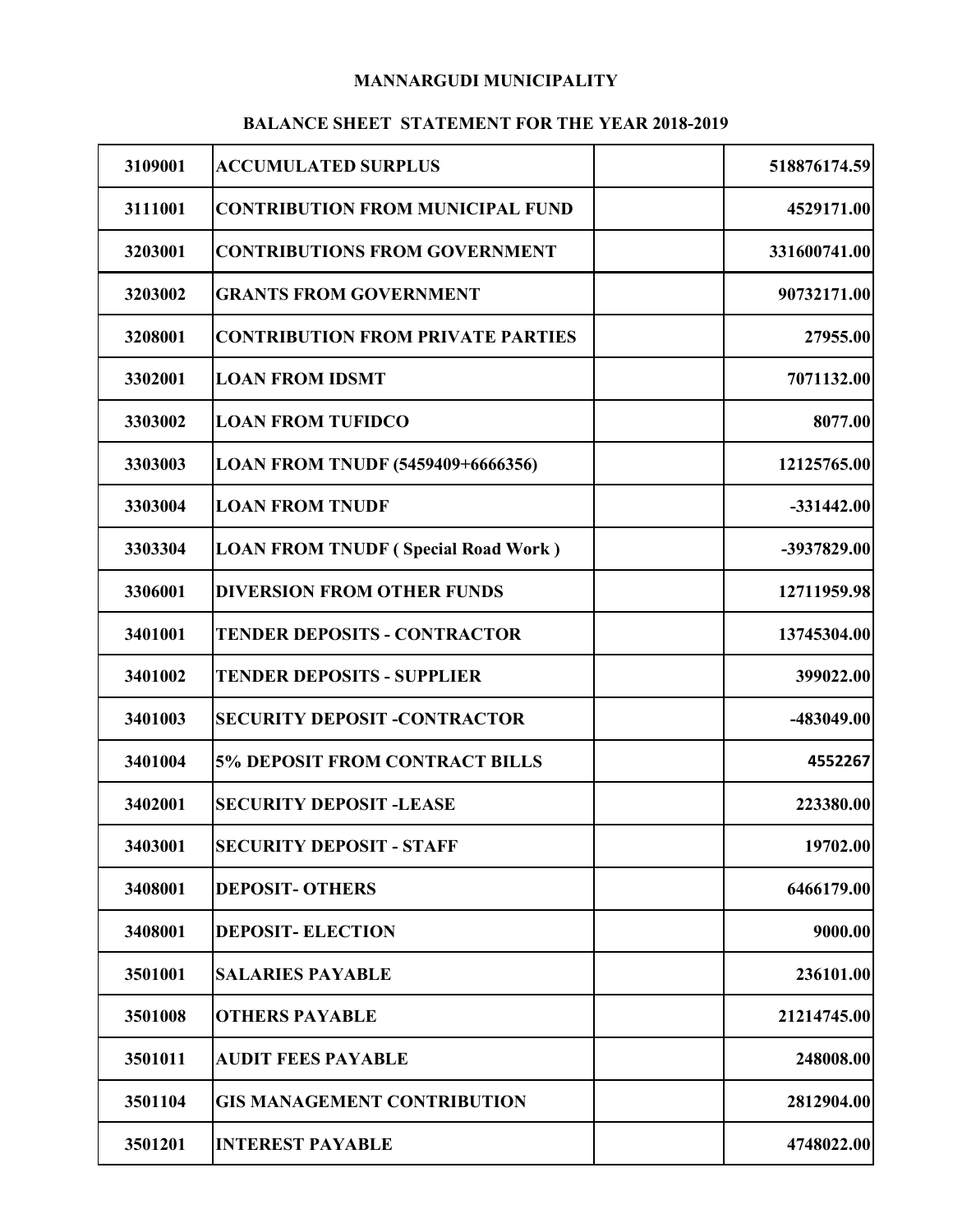| 3502001 | PF RECOVERIES                                            | 11236327.00 |
|---------|----------------------------------------------------------|-------------|
| 3502002 | <b>CO OP LOAN</b>                                        | 1380575.00  |
| 3502003 | <b>RD/CTD RECOVERIES</b>                                 | 800.00      |
| 3502004 | <b>LIC RECOVERY</b>                                      | 336525.00   |
| 3502005 | <b>SPF - GRATUITY RECOVERIES</b>                         | 179523.00   |
| 3502006 | <b>FBF-GIS RECOVERIES</b>                                | 276615.00   |
| 3502007 | <b>HOUSING BUILDING LOAN</b>                             | 41400.00    |
| 3502009 | <b>IT DEDUCATION (STAFF)</b>                             | 100506.00   |
| 3502010 | <b>LOAN FROM BANK</b>                                    | 136053.00   |
| 3502012 | <b>FBF</b>                                               | 64460.00    |
| 3502012 | <b>FBF/HBA</b>                                           | $-3540.00$  |
| 3502012 | <b>OTHER RECOVERIES-MWF</b>                              | 3576350.00  |
| 3502013 | <b>INCOME TAX DEDUCTIONS -</b><br><b>CONTRACTORS</b>     | 666402.00   |
| 3502014 | <b>SCAVENGERS QUARTERS RENT</b>                          | 70006.00    |
| 3502015 | <b>SALES TAX &amp; SURCHARGE PAYABLE</b>                 | 1657629.00  |
| 3502017 | <b>SERVICE TAX</b>                                       | 2860628.00  |
| 3502018 | <b>HANDLOOM LOAN</b>                                     | 121971.00   |
| 3502019 | <b>KHADI ADVANCE</b>                                     | 3790.00     |
| 3502021 | <b>CONTRIBUTORY PENSION SCHEME- STAFF</b>                | 547694      |
| 3502022 | <b>CONTRIBUTION TO CMDA/LPA PAYABLE</b>                  | 458796.00   |
| 3502022 | <b>CONTRIBUTORY PENSION SCHEME-</b><br><b>MANAGEMENT</b> | 1796996     |
| 3502023 | <b>HEALTH FUND SUBSCRIPTION</b>                          | 726065.00   |
| 3502026 | <b>FLAG DAY COLLECTION</b>                               | 113100.00   |
| 3502032 | <b>CGST</b>                                              | 219353.00   |
| 3502033 | <b>SGST</b>                                              | 269782.00   |
| 3503001 | <b>OTHER MUNICIPALITIES</b>                              | 224352.00   |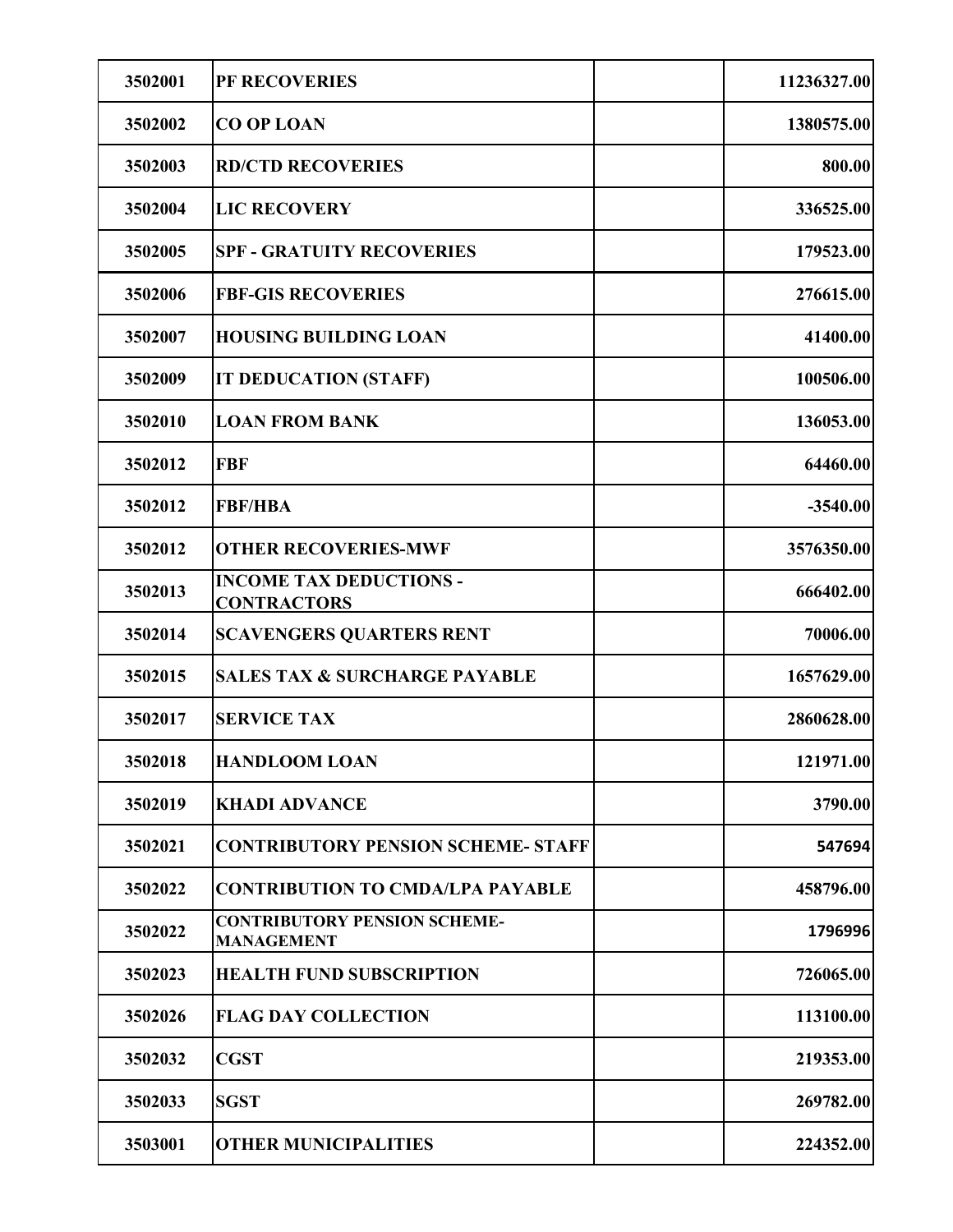| 3503002 | <b>LIBRARY CESS PAYABLE</b>                                  |              | 6937653.98  |
|---------|--------------------------------------------------------------|--------------|-------------|
| 3603001 | <b>PROVISION FOR BAD &amp; DOUBTFUL DEBTS</b>                |              | 9340675.32  |
| 4101001 | <b>LAND - GROSS BLOCK</b>                                    | 625110021.00 |             |
| 4102001 | <b>BUILDINGS - GROSS BLOCK</b>                               | 127641003    |             |
| 4103001 | <b>SUB-WAYS AND CAUSE WAYS - GROSS</b><br><b>BLOCK</b>       | 8559415      |             |
| 4103003 | <b>ROADS &amp; PAVMENTS - CONCRETE</b>                       | 64421828     |             |
| 4103005 | <b>ROADS &amp; PAVMENTS - BLOCK TOPPED</b>                   | 270481700    |             |
| 4103007 | <b>ROADS &amp; PAVEMENTS OTHERS</b>                          | 163978       |             |
| 4103101 | STORM WATER DRAINS, OPEN DRAINS                              | 36873449     |             |
| 4103103 | <b>DRAINAGE AND SEWERAGE PIPES</b>                           | 2957329      |             |
| 4103201 | WATER SUPPLY HEAD WORKS, OHT ETC.                            | 5479016      |             |
| 4103203 | <b>GROUND WATER WELLS/DEEP BORE-</b><br><b>WELL</b>          | 16662668     |             |
| 4104001 | <b>PLANT &amp; MACHINERIES</b>                               | 9491739      |             |
| 4104002 | <b>TOOLS AND PLANTS GROSS BLOCK</b>                          | 1397671      |             |
| 4105001 | <b>HEAVY VEHICLES - GROSS BLOCK</b>                          | 11032737     |             |
| 4105002 | <b>LIGHT VEHICLES - GROSS BLOCK</b>                          | 5371910      |             |
| 4105003 | <b>OTHER VEHICLES</b>                                        | 8722875      |             |
| 4106001 | <b>OTHER ITEMS</b>                                           | 3545021      |             |
| 4106002 | <b>INSTRUMENTS&amp;EQUIPMENTS - HOSPITALS</b>                | 41639        |             |
| 4107001 | <b>FURNITURE, FIXTURES &amp; OFFICE</b><br><b>EQUIPMENTS</b> | 14052098     |             |
| 4107002 | <b>ELECTRICAL INSTALATIONS - LAMPS - LIGHT</b><br><b>FIT</b> | 13044081     |             |
| 4107004 | <b>ELECTRICAL INSTALLATION OTHERS</b>                        | 952049       |             |
| 4108001 | <b>FOUNTAINS</b>                                             | 1751794      |             |
| 4112001 | <b>BUILDINGS - ACCUMULATED</b><br><b>DEPRECIATION</b>        |              | 45957974.00 |
| 4113002 | <b>BRIDGES &amp; CULVERTS</b>                                |              | 3361016.00  |
| 4113003 | <b>ROADS &amp; PAYMENTS CONCRTE -</b><br><b>ACCUMULATED</b>  |              | 56916211.00 |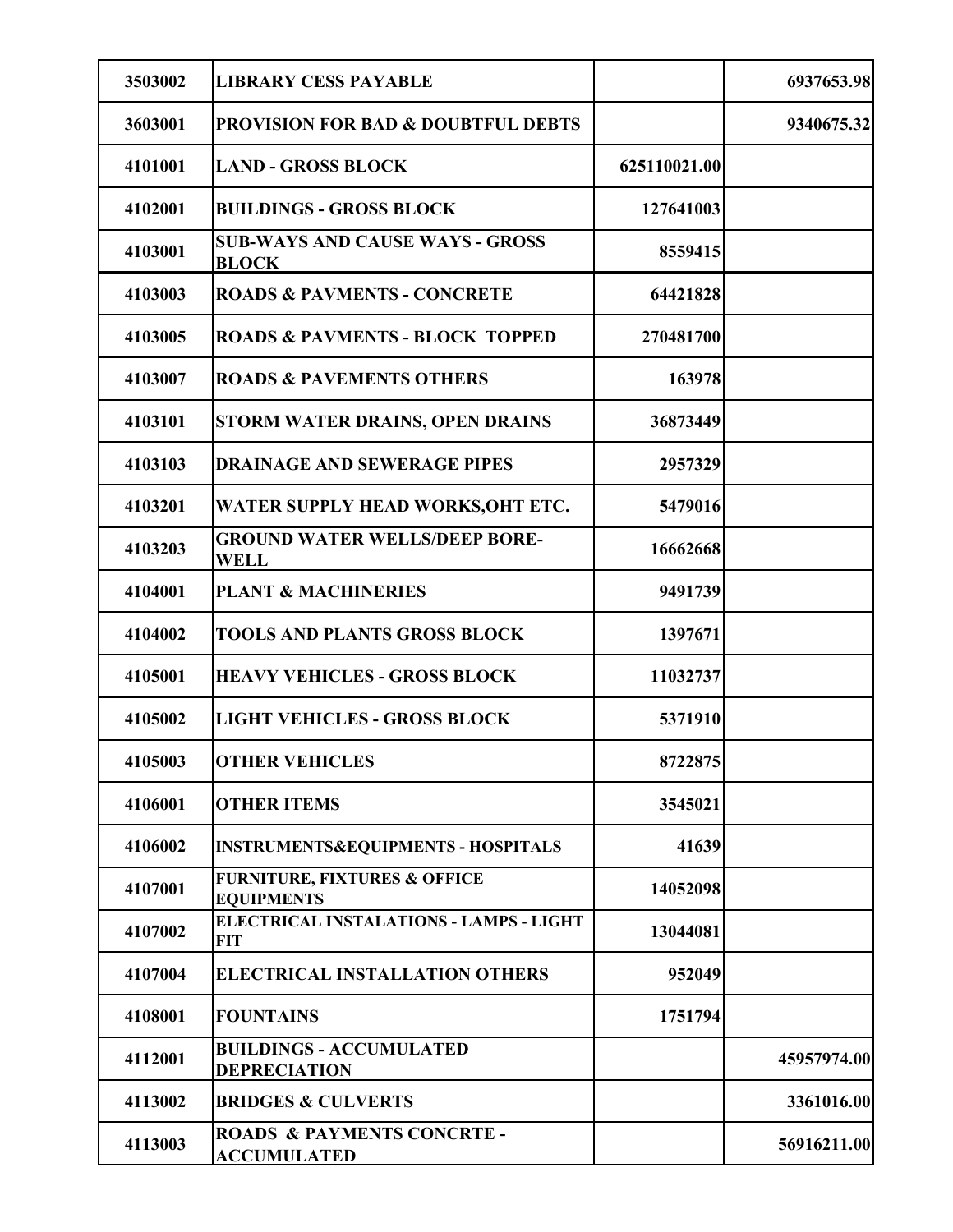|         | <b>ROADS &amp; PAYMENTS - BT-</b>                                 |             |              |
|---------|-------------------------------------------------------------------|-------------|--------------|
| 4113004 | <b>ACCUMULATED DEP</b>                                            |             | 201138743.00 |
| 4113005 | <b>ROADS - OTHERS</b>                                             |             | 126365.00    |
| 4113101 | STORM WATER DRAINS, OPEN DRAINS                                   |             | 22194191.00  |
| 4113102 | <b>DRAINAGE AND SEWERAGE PIPES</b>                                |             | 693764.00    |
| 4113201 | <b>WATER SUPPLY OHT</b>                                           |             | 2192543.00   |
| 4113202 | <b>GROUND WATER WELLS/DEEP BORE-</b><br><b>WELL</b>               |             | 5188086.00   |
| 4114001 | PLANT & MACHINERY- ACCUMULATED<br>DEP.,                           |             | 8947427.00   |
| 4114002 | <b>TOOLS AND PLANTS GROSS BLOCK-</b><br><b>DEPRECIATION</b>       |             | 231439.00    |
| 4115001 | <b>HEAVEY VEHICLES - ACCUMULATED DEP.,</b>                        |             | 9073083.00   |
| 4115002 | LIGHT VEHICLES - ACCUMULATE DEP.,                                 |             | 4789346.00   |
| 4115003 | <b>OTHER VEHICLES</b>                                             |             | 7564085.00   |
| 4116001 | <b>OTHER ITEMS - DEPRECIATION</b>                                 |             | 846344.00    |
| 4116002 | INSTRUMENTS&EQUIPMENTS-HOSPITALS                                  |             | 41255.00     |
| 4117001 | <b>FURNITURE &amp; FIXTURES &amp; OFFICE</b><br><b>EQUIPMENTS</b> |             | 9611329.00   |
| 4117002 | <b>ELECTRICALS INSTALLATION - LAMPS &amp;</b><br><b>TUPE</b>      |             | 8464157.00   |
| 4117003 | <b>ELECTRICAL INSTALLATION OTHERS</b>                             |             | 845209.00    |
| 4118001 | PUBLIC FOUNTAINS - DEPRECIATION                                   |             | 1814860.00   |
| 4121001 | PROJECTS IN PROGRESS A/C                                          | 1218081.00  |              |
| 4123001 | PROJECTS IN PROGRESS A/C GOVT                                     | 16924772.00 |              |
| 4208001 | <b>FIXED DEPOSIT</b>                                              | 35493876.00 |              |
| 4301001 | <b>SPECIFIC STOCK ACCOUNT-ELECTRICAL</b><br><b>GOODS</b>          | 185672.00   |              |
| 4311001 | PROPERTY TAX RECOVERABLE -<br><b>CURRENT-RE</b>                   | 4721016.50  |              |
| 4311002 | PROPERTY TAX RECOVERABLE -<br><b>CURRENT-CO</b>                   | 4506495.92  |              |
| 4311003 | PROPERTY TAX RECOVERABLE -<br><b>CURRENT-IN</b>                   | 805.46      |              |
| 4311004 | PROPERTY TAX RECOVERABLE - VLT -<br><b>CURRENT</b>                | 269820.89   |              |
| 4311006 | PROPERTY TAX RECOVERABLE - ARREAR -<br>RE                         | 1968776.49  |              |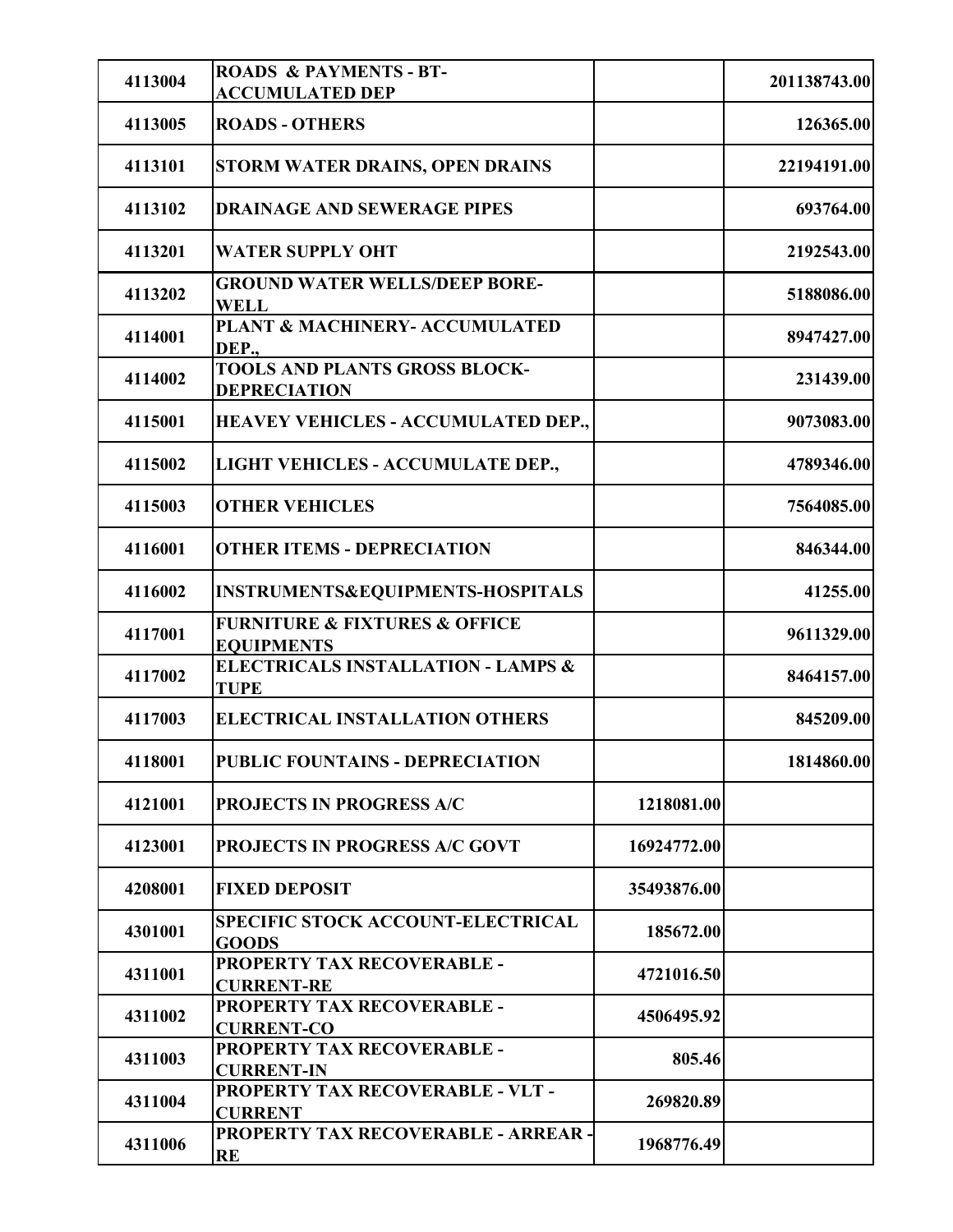|         | PROPERTY TAX RECOVERABLE - ARREAR-                                 |              |  |
|---------|--------------------------------------------------------------------|--------------|--|
| 4311007 | CO                                                                 | 1317240.68   |  |
| 4311009 | <b>PROPERTY TAX - VLT - ARREAR</b><br>PROFESSION TAX RECOVERABLE - | 508175.67    |  |
| 4311903 | <b>CURRENT</b>                                                     | 1085492.00   |  |
| 4311904 | PROFESSION TAX RECOVERABLE -<br><b>ARREARS</b>                     | 6011865.00   |  |
| 4313002 | <b>LICENCE FEES &amp; OTHER FEES - RECO, -</b><br><b>ARR</b>       | 93380.00     |  |
| 4313007 | SWM USER CHARGES RECOVERABLE -<br><b>CURRENT</b>                   | 6039795.00   |  |
| 4313008 | SWM USER CHARGES RECOVERABLE-<br><b>ARREARS</b>                    | 256025.00    |  |
| 4314001 | <b>LEASE AMOUNTS RECOVERABLE -</b><br><b>CURRENT</b>               | 4035849.00   |  |
| 4314002 | LEASE AMOUNTS RECOVERABLE -<br><b>ARREARS</b>                      | 6416416.00   |  |
| 4501001 | <b>CASH ACCOUNT (LC)</b>                                           | 66751.00     |  |
| 4501001 | <b>CASH ACCOUNT (COLLECTION AC)</b>                                | 657070.00    |  |
| 4501001 | CASH ACCOUNT (LEASE AC)                                            | 541385.00    |  |
| 4502101 | <b>COLLECTION AC- (CUB 3681, IOB</b><br>17278,20849)               | 2689642.24   |  |
| 4502102 | LC AC (CUB 3682, IOB 17490)                                        | 2648.50      |  |
| 4502103 | <b>LEASE AC IOB Ac No 9025</b>                                     | 21986.39     |  |
| 4502105 | <b>DEVOLUTION FUND</b>                                             | 20818307.91  |  |
| 4502107 | <b>RF AC (IOB 9886)</b>                                            | $-709651.61$ |  |
| 4502109 | <b>SPF</b>                                                         | 37066.50     |  |
| 4502110 | <b>CAPTIAL FUND</b>                                                | 1253437.78   |  |
| 4502111 | <b>MLA FUND</b>                                                    | 1835114.74   |  |
| 4502117 | <b>TOURISUM</b>                                                    | 39014.90     |  |
| 4502118 | <b>SRP</b>                                                         | 48736.24     |  |
| 4502121 | <b>DEPOSIT AC (IOB 20539)</b>                                      | 243325.74    |  |
| 4502122 | <b>AMMA UNAVAGAM</b>                                               | $-9497.20$   |  |
| 4502123 | <b>DEPOSIT AC (</b><br>$\mathcal{L}$                               | 4853020.00   |  |
| 4502123 | <b>IHSDP</b>                                                       | 50670.34     |  |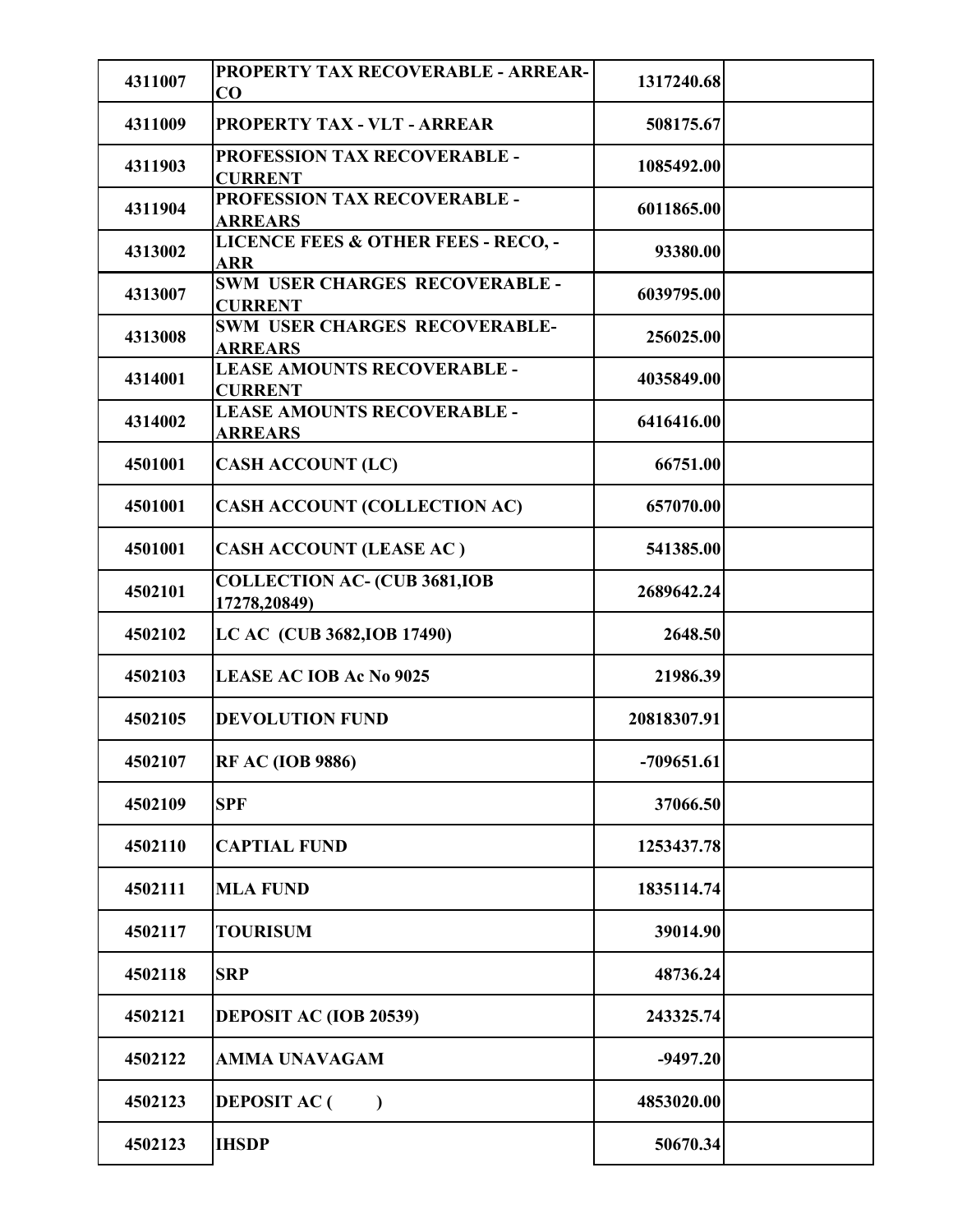| 4502127 | <b>IUDM</b>                              | 103029.07  |  |
|---------|------------------------------------------|------------|--|
| 4502129 | <b>O &amp;M</b>                          | 1889595.60 |  |
| 4502131 | <b>LEASE Ac</b>                          | 4186104.00 |  |
| 4502132 | LC AC (IOB<br>$\mathcal{L}$              | 2138813.00 |  |
| 4502134 | <b>AMMA UNAVAGAM</b>                     | 202280.00  |  |
| 4502140 | <b>COLLECTION AC-</b>                    | 9654782.00 |  |
| 4502141 | <b>ESCROW</b>                            | 102751.00  |  |
| 4502148 | <b>SOCIAL ECONOMIC</b>                   | 362375.50  |  |
| 4502201 | <b>SBM - TOILET</b>                      | 944535.00  |  |
| 4502202 | <b>TURIP-NEW AC</b>                      | 7472632.00 |  |
| 4504102 | <b>MP FUND</b>                           | 282480.30  |  |
| 4504112 | <b>13TH FINANCE Ac - IOB</b>             | 2206.10    |  |
| 4504112 | 13TH FINANCE (old) SBI                   | 351227.00  |  |
| 4504202 | <b>SRP-ICCI</b>                          | 3447525.50 |  |
| 4601001 | <b>FESTIVAL ADVANCES</b>                 | 520782.00  |  |
| 4601003 | <b>TOUR ADVANCE</b>                      | 26802.00   |  |
| 4601007 | <b>MOTOR CYCLE ADVANCE</b>               | 51439.00   |  |
| 4601009 | <b>MARRIAGE ADVANCE</b>                  | 9789.00    |  |
| 4604001 | <b>ADVANCE TO THE SUPPLIERS</b>          | 3486637.00 |  |
| 4604003 | <b>DEPOSITS - RECOVERABLE - E.B.</b>     | 1181570.00 |  |
| 4605001 | <b>ADVANCE RECOVERABLE EXPENSES</b>      | 10950.00   |  |
| 4605001 | <b>OTHER ADVANCES - RECOVERABLE</b>      | 8589337.00 |  |
| 4605001 | <b>OTHER ADVANCES - FURIAL RIGHTS</b>    | 225000.00  |  |
| 4605004 | <b>IMMEDIATE RELIEF ADVANCE</b>          | 55000.00   |  |
| 4605004 | <b>IMMEDIATE RELIEF ADVANCE-ELECTION</b> | 50000.00   |  |
|         | <b>GENERAL IMPREST ACCOUNT</b>           | 1000.00    |  |